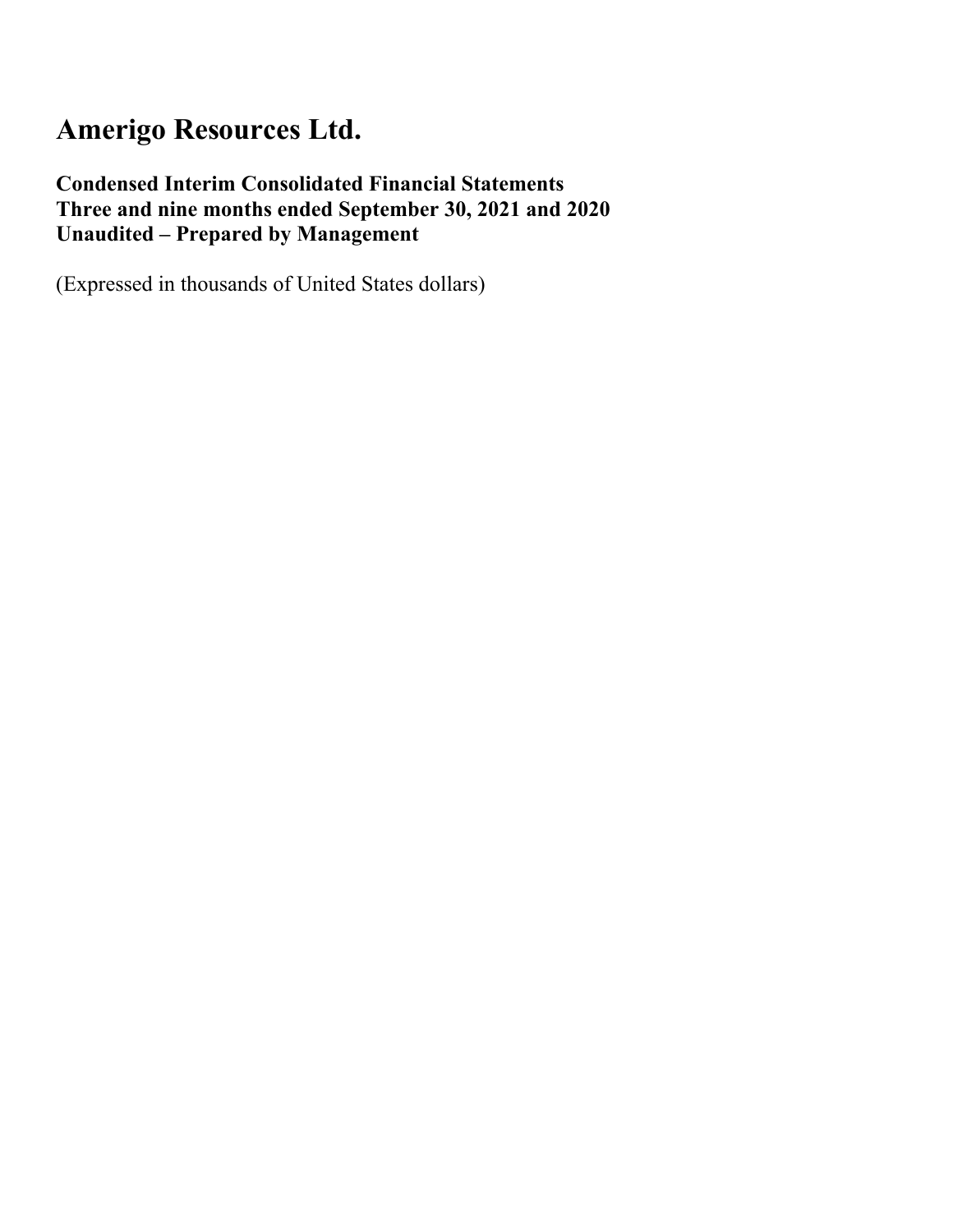### **Amerigo Resources Ltd. Condensed Interim Consolidated Statements of Financial Position - Unaudited**

(expressed in thousands of U.S. dollars)

|                                                       |              | September 30,    | December 31, |
|-------------------------------------------------------|--------------|------------------|--------------|
|                                                       |              | 2021             | 2020         |
|                                                       | <b>Notes</b> | \$               | S            |
| <b>Assets</b>                                         |              |                  |              |
| <b>Current assets</b>                                 |              |                  |              |
| Cash and cash equivalents                             | 14           | 64,945           | 14,085       |
| Restricted cash                                       | 7            | 2,941            |              |
| Trade and settlement receivables                      |              | 4,167            | 21,157       |
| Taxes receivable                                      |              | 923              | 230          |
| Prepaid expenses                                      |              | 473              | 869          |
| Inventories                                           | 5            | 7,100            | 7,271        |
|                                                       |              | 80,549           | 43,612       |
| <b>Non-current assets</b>                             |              |                  |              |
| Property, plant and equipment                         | 6            | 182,030          | 184,805      |
| Intangible assets                                     |              | 3,631            | 3,798        |
| Restricted cash                                       | 7            | 3,500            |              |
| Other non-current assets                              |              | 776              | 806          |
| Deferred income tax asset                             |              | 177              | 153          |
| Investments                                           |              |                  | 4,401        |
| <b>Total assets</b>                                   |              | 270,663          | 237,575      |
| <b>Liabilities</b>                                    |              |                  |              |
| <b>Current liabilities</b>                            |              |                  |              |
| DET royalties                                         | 3            | 21,966           | 13,010       |
| Trade and other payables                              |              | 17,535           | 14,579       |
| Current portion of borrowings                         | 7            | 9,214            | 17,059       |
| Current income tax liabilities                        |              | 6,509            | 97           |
|                                                       |              | 1,288            | 1,643        |
| Current portion of leases                             | 8            | 1,226            | 1,196        |
| Current portion of related party derivative liability | 9,15         | 1,246            | 2,171        |
| Interest rate swap                                    | 7            | 58,984           | 49,755       |
| <b>Non-current liabilities</b>                        |              |                  |              |
| Deferred income tax liability                         |              | 30,828           | 25,590       |
| Borrowings                                            | 7            | 26,839           | 36,709       |
| Related party derivative liability                    | 9,15         | 9,566            | 10,099       |
| Leases                                                | 8            | 2,639            | 4,091        |
| Severance provisions                                  |              | 623              | 649          |
| <b>Total liabilities</b>                              |              | 129,479          | 126,893      |
|                                                       |              |                  |              |
| <b>Equity</b>                                         | 10           |                  |              |
| Share capital                                         |              | 80,387           | 80,461       |
| Other reserves                                        |              | 10,606           | 10,248       |
| Accumulated other comprehensive (loss) income         |              | (184)            | 529          |
| Retained earnings                                     |              | 50,375           | 19,444       |
| Total equity                                          |              | 141,184          | 110,682      |
| <b>Total equity and liabilities</b>                   |              | 270,663          | 237,575      |
|                                                       |              |                  |              |
| <b>Commitments</b>                                    | 16           |                  |              |
| <b>Subsequent event</b>                               | 17           |                  |              |
|                                                       |              |                  |              |
| "Robert Gayton"                                       |              | "George Ireland" |              |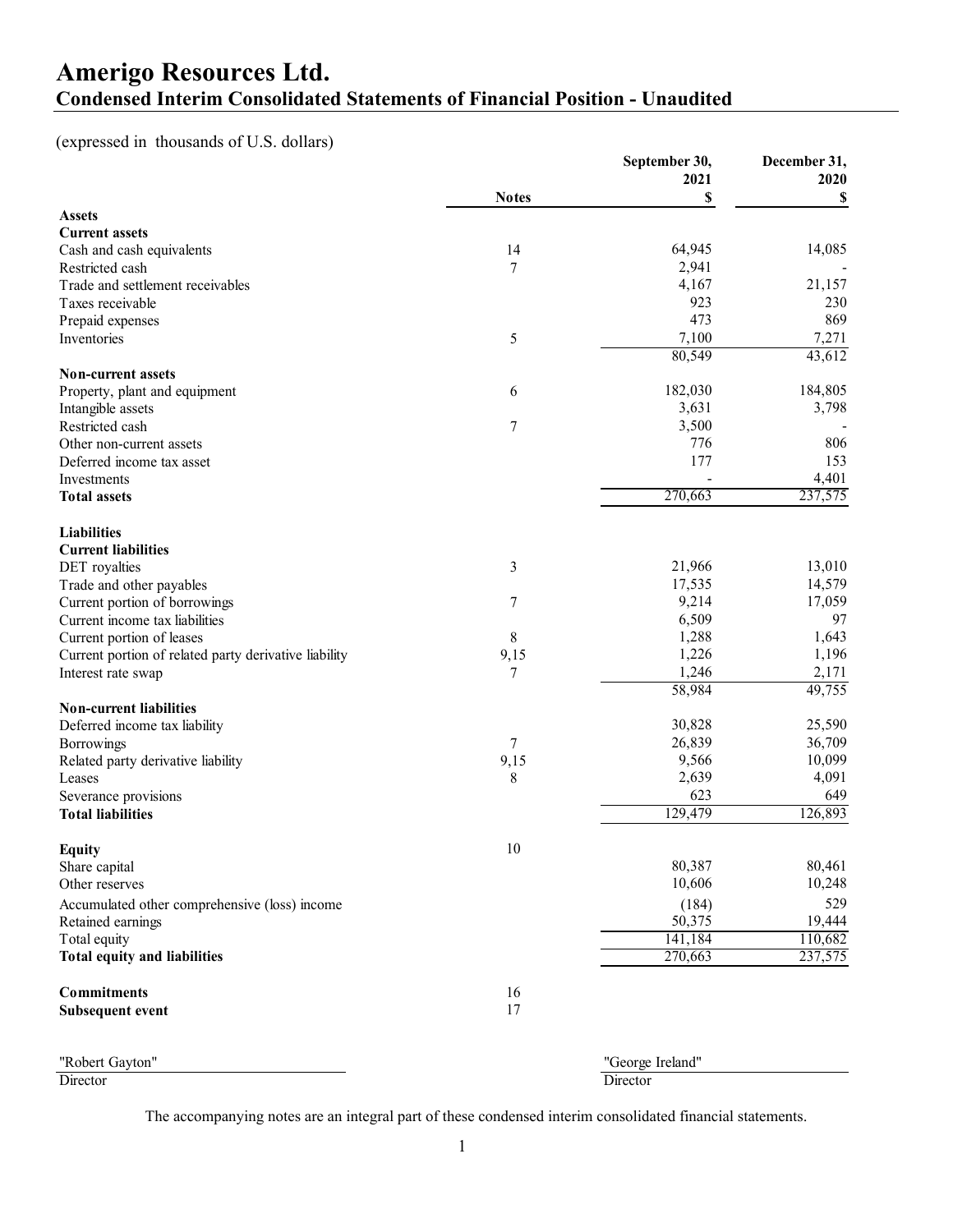### **Condensed Interim Consolidated Statements of Income (Loss) and Comprehensive Income (Loss) - Unaudited**

(expressed in thousands of U.S. dollars)

|                                                                   |              | Three months ended September 30, |             | Nine months ended September 30, |             |
|-------------------------------------------------------------------|--------------|----------------------------------|-------------|---------------------------------|-------------|
|                                                                   | <b>Notes</b> | 2021                             | 2020        | 2021                            | 2020        |
|                                                                   |              | \$                               | \$          | \$                              | \$          |
| Revenue                                                           | 12           | 48,132                           | 37,555      | 147,542                         | 79,239      |
| Tolling and production costs                                      | 13(a)        | (33,940)                         | (28, 572)   | (95, 345)                       | (79, 582)   |
| Gross profit (loss)                                               |              | 14,192                           | 8,983       | 52,197                          | (343)       |
| Other expenses                                                    |              |                                  |             |                                 |             |
| General and administration                                        | 13(b)        | (1,007)                          | (604)       | (3,177)                         | (1,739)     |
| Other (losses) gains                                              | 13(d)        | (454)                            | (15)        | (1, 812)                        | 598         |
| Derivative to related parties including changes in fair value     | 13(c)        | (85)                             | (303)       | (454)                           | 1,339       |
|                                                                   |              | (1, 546)                         | (922)       | (5, 443)                        | 198         |
| <b>Operating profit (loss)</b>                                    |              | 12,646                           | 8,061       | 46,754                          | (145)       |
| Finance expense                                                   | 13(e)        | (1,102)                          | (784)       | (4,094)                         | (4,521)     |
|                                                                   |              | (1,102)                          | (784)       | (4,094)                         | (4,521)     |
| Income (loss) before income tax                                   |              | 11,544                           | 7,277       | 42,660                          | (4,666)     |
| Income tax (expense) recovery                                     |              | (3, 124)                         | (1,889)     | (11, 729)                       | 2,423       |
| Net income (loss)                                                 |              | 8,420                            | 5,388       | 30,931                          | (2,243)     |
| Other comprehensive income (loss)                                 |              |                                  |             |                                 |             |
| Items that may be reclassified subsequently to net income (loss): |              |                                  |             |                                 |             |
| Unrealized gains (losses) on investments, net of tax              |              |                                  | 563         | (276)                           | 223         |
| Realized loss on investments, net of tax                          |              |                                  |             | (324)                           | (1)         |
| Cumulative translation adjustment                                 |              | 54                               | (204)       | (75)                            | 86          |
| Actuarial gains (losses) on severance provision                   |              |                                  | 85          | (38)                            | 57          |
| Other comprehensive income (loss)                                 |              | 55                               | 444         | (713)                           | 365         |
| Comprehensive income (loss)                                       |              | 8,475                            | 5,832       | 30,218                          | (1,878)     |
| Weighted average number of shares outstanding, basic              |              | 181,807,803                      | 180,769,351 | 181,583,401                     | 180,756,212 |
| Weighted average number of shares outstanding, diluted            |              | 185,414,752                      | 182,329,728 | 184,356,306                     | 180,997,212 |
| Earnings (loss) per share                                         |              |                                  |             |                                 |             |
| Basic                                                             |              | 0.05                             | 0.03        | 0.17                            | (0.01)      |
| Diluted                                                           |              | 0.05                             | 0.03        | 0.17                            | (0.01)      |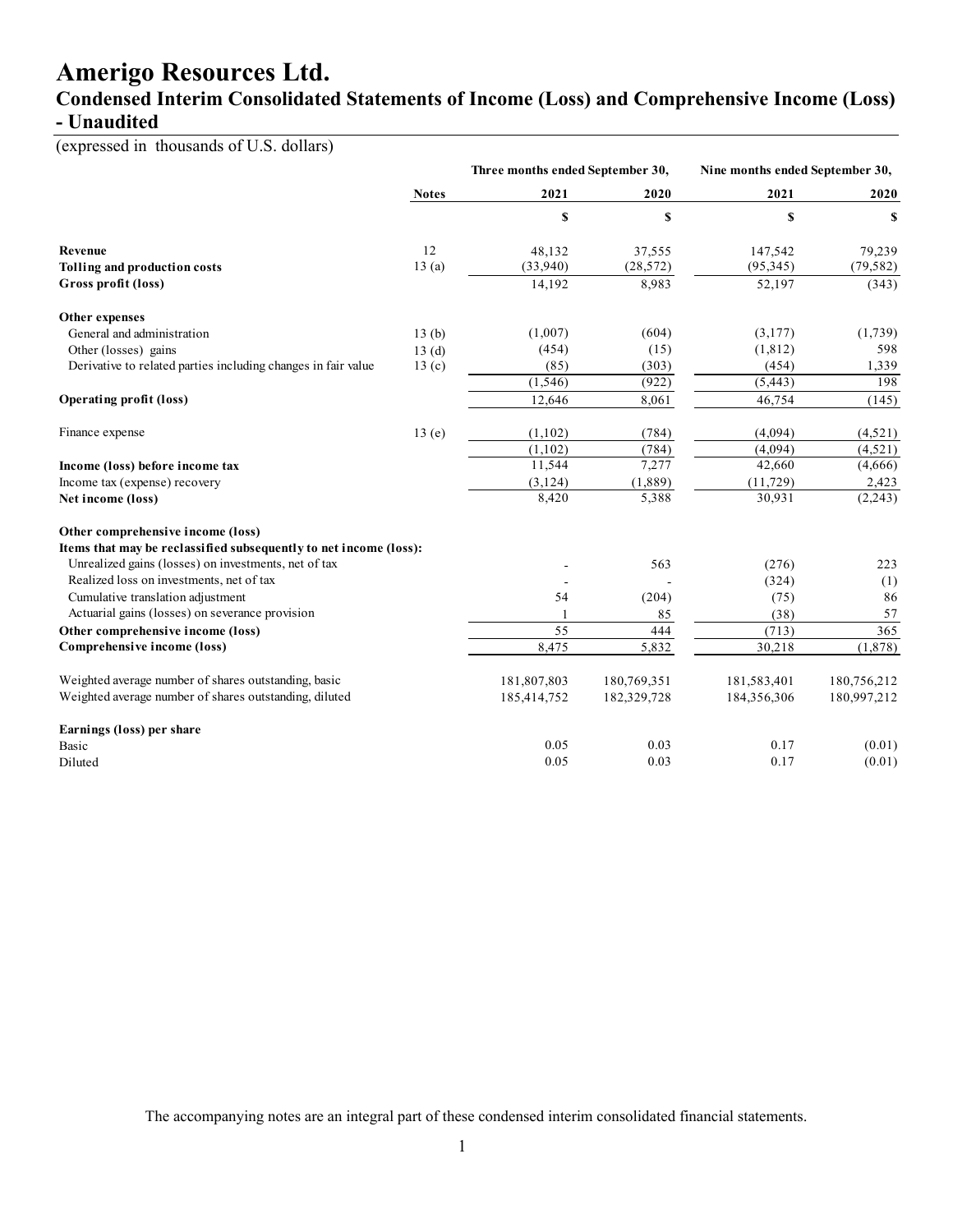### **Amerigo Resources Ltd. Condensed Interim Consolidated Statements of Cash Flows - Unaudited**

(expressed in thousands of U.S. dollars)

| 2021<br>2021<br>2020<br>2020<br>\$<br>\$<br>$\mathbb S$<br>\$<br>Cash flows from operating activities<br>Net income (loss)<br>8,420<br>5,388<br>30,931<br>(2,243)<br>Adjustment for items not affecting cash:<br>Depreciation and amortization<br>4,325<br>13,022<br>4,271<br>13,345<br>Finance expense (gain)<br>1,065<br>(820)<br>44<br>952<br>Unrealized foreign exchange loss (gain)<br>688<br>(213)<br>519<br>(592)<br>188<br>32<br>Share-based payments<br>465<br>71<br>Deferred income tax expense (recovery)<br>(465)<br>1,886<br>(2,513)<br>5,189<br>15<br>Other<br>151<br>144<br>(31)<br>9<br>Impairment charges<br>844<br>2,303<br>Changes in fair value of derivative<br>(2,076)<br>(178)<br>43<br>(305)<br>10,738<br>9,391<br>14,067<br>50,678<br>Changes in non-cash working capital<br>Restricted cash<br>(2,241)<br>(6,441)<br>16,680<br>2,976<br>7,298<br>(428)<br>Trade, other receivables and taxes receivable<br>1,791<br>143<br>(323)<br>(298)<br>Inventories<br>3,604<br>1,250<br>5,871<br>2,129<br>Trade and other payables<br>863<br>8,955<br>DET royalties<br>3,681<br>940<br>Net cash from operating activities<br>25,382<br>15,384<br>75,420<br>15,138<br>Cash flows used in investing activities<br>(6,022)<br>Purchase of plant and equipment<br>(7, 424)<br>(1, 818)<br>(540)<br>Proceeds from the sale of investments<br>3,852<br>75<br>(6,022)<br>(3,572)<br>Net cash used in investing activities<br>(540)<br>(1,743)<br>Cash flows used in from financing activities<br>Proceeds from borrowings net of transaction costs<br>33,778<br>(43)<br>Repayment of borrowings<br>(1, 861)<br>(4,685)<br>(9,371)<br>(52, 462)<br>(252)<br>Lease repayments<br>(938)<br>(957)<br>(345)<br>Issuance of shares<br>116<br>(2, 156)<br>(19,622)<br>(5,030)<br>(10,212)<br>Net cash used in financing activities<br>17,204<br>9,814<br>52,226<br>3,183<br>Net increase in cash and cash equivalents<br>(1,366)<br>124<br>(1, 168)<br>168<br>Effect of exchange rate changes on cash<br>48,909<br>Cash and cash equivalents - Beginning of period<br>489<br>14,085<br>7,164<br>64,945<br>64,945<br>Cash and cash equivalents - End of period<br>10,471<br>10,471 | Three months ended September 30, |  | Nine months ended September 30, |  |
|-------------------------------------------------------------------------------------------------------------------------------------------------------------------------------------------------------------------------------------------------------------------------------------------------------------------------------------------------------------------------------------------------------------------------------------------------------------------------------------------------------------------------------------------------------------------------------------------------------------------------------------------------------------------------------------------------------------------------------------------------------------------------------------------------------------------------------------------------------------------------------------------------------------------------------------------------------------------------------------------------------------------------------------------------------------------------------------------------------------------------------------------------------------------------------------------------------------------------------------------------------------------------------------------------------------------------------------------------------------------------------------------------------------------------------------------------------------------------------------------------------------------------------------------------------------------------------------------------------------------------------------------------------------------------------------------------------------------------------------------------------------------------------------------------------------------------------------------------------------------------------------------------------------------------------------------------------------------------------------------------------------------------------------------------------------------------------------------------------------------------------------------------------------------------------------|----------------------------------|--|---------------------------------|--|
|                                                                                                                                                                                                                                                                                                                                                                                                                                                                                                                                                                                                                                                                                                                                                                                                                                                                                                                                                                                                                                                                                                                                                                                                                                                                                                                                                                                                                                                                                                                                                                                                                                                                                                                                                                                                                                                                                                                                                                                                                                                                                                                                                                                     |                                  |  |                                 |  |
|                                                                                                                                                                                                                                                                                                                                                                                                                                                                                                                                                                                                                                                                                                                                                                                                                                                                                                                                                                                                                                                                                                                                                                                                                                                                                                                                                                                                                                                                                                                                                                                                                                                                                                                                                                                                                                                                                                                                                                                                                                                                                                                                                                                     |                                  |  |                                 |  |
|                                                                                                                                                                                                                                                                                                                                                                                                                                                                                                                                                                                                                                                                                                                                                                                                                                                                                                                                                                                                                                                                                                                                                                                                                                                                                                                                                                                                                                                                                                                                                                                                                                                                                                                                                                                                                                                                                                                                                                                                                                                                                                                                                                                     |                                  |  |                                 |  |
|                                                                                                                                                                                                                                                                                                                                                                                                                                                                                                                                                                                                                                                                                                                                                                                                                                                                                                                                                                                                                                                                                                                                                                                                                                                                                                                                                                                                                                                                                                                                                                                                                                                                                                                                                                                                                                                                                                                                                                                                                                                                                                                                                                                     |                                  |  |                                 |  |
|                                                                                                                                                                                                                                                                                                                                                                                                                                                                                                                                                                                                                                                                                                                                                                                                                                                                                                                                                                                                                                                                                                                                                                                                                                                                                                                                                                                                                                                                                                                                                                                                                                                                                                                                                                                                                                                                                                                                                                                                                                                                                                                                                                                     |                                  |  |                                 |  |
|                                                                                                                                                                                                                                                                                                                                                                                                                                                                                                                                                                                                                                                                                                                                                                                                                                                                                                                                                                                                                                                                                                                                                                                                                                                                                                                                                                                                                                                                                                                                                                                                                                                                                                                                                                                                                                                                                                                                                                                                                                                                                                                                                                                     |                                  |  |                                 |  |
|                                                                                                                                                                                                                                                                                                                                                                                                                                                                                                                                                                                                                                                                                                                                                                                                                                                                                                                                                                                                                                                                                                                                                                                                                                                                                                                                                                                                                                                                                                                                                                                                                                                                                                                                                                                                                                                                                                                                                                                                                                                                                                                                                                                     |                                  |  |                                 |  |
|                                                                                                                                                                                                                                                                                                                                                                                                                                                                                                                                                                                                                                                                                                                                                                                                                                                                                                                                                                                                                                                                                                                                                                                                                                                                                                                                                                                                                                                                                                                                                                                                                                                                                                                                                                                                                                                                                                                                                                                                                                                                                                                                                                                     |                                  |  |                                 |  |
|                                                                                                                                                                                                                                                                                                                                                                                                                                                                                                                                                                                                                                                                                                                                                                                                                                                                                                                                                                                                                                                                                                                                                                                                                                                                                                                                                                                                                                                                                                                                                                                                                                                                                                                                                                                                                                                                                                                                                                                                                                                                                                                                                                                     |                                  |  |                                 |  |
|                                                                                                                                                                                                                                                                                                                                                                                                                                                                                                                                                                                                                                                                                                                                                                                                                                                                                                                                                                                                                                                                                                                                                                                                                                                                                                                                                                                                                                                                                                                                                                                                                                                                                                                                                                                                                                                                                                                                                                                                                                                                                                                                                                                     |                                  |  |                                 |  |
|                                                                                                                                                                                                                                                                                                                                                                                                                                                                                                                                                                                                                                                                                                                                                                                                                                                                                                                                                                                                                                                                                                                                                                                                                                                                                                                                                                                                                                                                                                                                                                                                                                                                                                                                                                                                                                                                                                                                                                                                                                                                                                                                                                                     |                                  |  |                                 |  |
|                                                                                                                                                                                                                                                                                                                                                                                                                                                                                                                                                                                                                                                                                                                                                                                                                                                                                                                                                                                                                                                                                                                                                                                                                                                                                                                                                                                                                                                                                                                                                                                                                                                                                                                                                                                                                                                                                                                                                                                                                                                                                                                                                                                     |                                  |  |                                 |  |
|                                                                                                                                                                                                                                                                                                                                                                                                                                                                                                                                                                                                                                                                                                                                                                                                                                                                                                                                                                                                                                                                                                                                                                                                                                                                                                                                                                                                                                                                                                                                                                                                                                                                                                                                                                                                                                                                                                                                                                                                                                                                                                                                                                                     |                                  |  |                                 |  |
|                                                                                                                                                                                                                                                                                                                                                                                                                                                                                                                                                                                                                                                                                                                                                                                                                                                                                                                                                                                                                                                                                                                                                                                                                                                                                                                                                                                                                                                                                                                                                                                                                                                                                                                                                                                                                                                                                                                                                                                                                                                                                                                                                                                     |                                  |  |                                 |  |
|                                                                                                                                                                                                                                                                                                                                                                                                                                                                                                                                                                                                                                                                                                                                                                                                                                                                                                                                                                                                                                                                                                                                                                                                                                                                                                                                                                                                                                                                                                                                                                                                                                                                                                                                                                                                                                                                                                                                                                                                                                                                                                                                                                                     |                                  |  |                                 |  |
|                                                                                                                                                                                                                                                                                                                                                                                                                                                                                                                                                                                                                                                                                                                                                                                                                                                                                                                                                                                                                                                                                                                                                                                                                                                                                                                                                                                                                                                                                                                                                                                                                                                                                                                                                                                                                                                                                                                                                                                                                                                                                                                                                                                     |                                  |  |                                 |  |
|                                                                                                                                                                                                                                                                                                                                                                                                                                                                                                                                                                                                                                                                                                                                                                                                                                                                                                                                                                                                                                                                                                                                                                                                                                                                                                                                                                                                                                                                                                                                                                                                                                                                                                                                                                                                                                                                                                                                                                                                                                                                                                                                                                                     |                                  |  |                                 |  |
|                                                                                                                                                                                                                                                                                                                                                                                                                                                                                                                                                                                                                                                                                                                                                                                                                                                                                                                                                                                                                                                                                                                                                                                                                                                                                                                                                                                                                                                                                                                                                                                                                                                                                                                                                                                                                                                                                                                                                                                                                                                                                                                                                                                     |                                  |  |                                 |  |
|                                                                                                                                                                                                                                                                                                                                                                                                                                                                                                                                                                                                                                                                                                                                                                                                                                                                                                                                                                                                                                                                                                                                                                                                                                                                                                                                                                                                                                                                                                                                                                                                                                                                                                                                                                                                                                                                                                                                                                                                                                                                                                                                                                                     |                                  |  |                                 |  |
|                                                                                                                                                                                                                                                                                                                                                                                                                                                                                                                                                                                                                                                                                                                                                                                                                                                                                                                                                                                                                                                                                                                                                                                                                                                                                                                                                                                                                                                                                                                                                                                                                                                                                                                                                                                                                                                                                                                                                                                                                                                                                                                                                                                     |                                  |  |                                 |  |
|                                                                                                                                                                                                                                                                                                                                                                                                                                                                                                                                                                                                                                                                                                                                                                                                                                                                                                                                                                                                                                                                                                                                                                                                                                                                                                                                                                                                                                                                                                                                                                                                                                                                                                                                                                                                                                                                                                                                                                                                                                                                                                                                                                                     |                                  |  |                                 |  |
|                                                                                                                                                                                                                                                                                                                                                                                                                                                                                                                                                                                                                                                                                                                                                                                                                                                                                                                                                                                                                                                                                                                                                                                                                                                                                                                                                                                                                                                                                                                                                                                                                                                                                                                                                                                                                                                                                                                                                                                                                                                                                                                                                                                     |                                  |  |                                 |  |
|                                                                                                                                                                                                                                                                                                                                                                                                                                                                                                                                                                                                                                                                                                                                                                                                                                                                                                                                                                                                                                                                                                                                                                                                                                                                                                                                                                                                                                                                                                                                                                                                                                                                                                                                                                                                                                                                                                                                                                                                                                                                                                                                                                                     |                                  |  |                                 |  |
|                                                                                                                                                                                                                                                                                                                                                                                                                                                                                                                                                                                                                                                                                                                                                                                                                                                                                                                                                                                                                                                                                                                                                                                                                                                                                                                                                                                                                                                                                                                                                                                                                                                                                                                                                                                                                                                                                                                                                                                                                                                                                                                                                                                     |                                  |  |                                 |  |
|                                                                                                                                                                                                                                                                                                                                                                                                                                                                                                                                                                                                                                                                                                                                                                                                                                                                                                                                                                                                                                                                                                                                                                                                                                                                                                                                                                                                                                                                                                                                                                                                                                                                                                                                                                                                                                                                                                                                                                                                                                                                                                                                                                                     |                                  |  |                                 |  |
|                                                                                                                                                                                                                                                                                                                                                                                                                                                                                                                                                                                                                                                                                                                                                                                                                                                                                                                                                                                                                                                                                                                                                                                                                                                                                                                                                                                                                                                                                                                                                                                                                                                                                                                                                                                                                                                                                                                                                                                                                                                                                                                                                                                     |                                  |  |                                 |  |
|                                                                                                                                                                                                                                                                                                                                                                                                                                                                                                                                                                                                                                                                                                                                                                                                                                                                                                                                                                                                                                                                                                                                                                                                                                                                                                                                                                                                                                                                                                                                                                                                                                                                                                                                                                                                                                                                                                                                                                                                                                                                                                                                                                                     |                                  |  |                                 |  |
|                                                                                                                                                                                                                                                                                                                                                                                                                                                                                                                                                                                                                                                                                                                                                                                                                                                                                                                                                                                                                                                                                                                                                                                                                                                                                                                                                                                                                                                                                                                                                                                                                                                                                                                                                                                                                                                                                                                                                                                                                                                                                                                                                                                     |                                  |  |                                 |  |
|                                                                                                                                                                                                                                                                                                                                                                                                                                                                                                                                                                                                                                                                                                                                                                                                                                                                                                                                                                                                                                                                                                                                                                                                                                                                                                                                                                                                                                                                                                                                                                                                                                                                                                                                                                                                                                                                                                                                                                                                                                                                                                                                                                                     |                                  |  |                                 |  |
|                                                                                                                                                                                                                                                                                                                                                                                                                                                                                                                                                                                                                                                                                                                                                                                                                                                                                                                                                                                                                                                                                                                                                                                                                                                                                                                                                                                                                                                                                                                                                                                                                                                                                                                                                                                                                                                                                                                                                                                                                                                                                                                                                                                     |                                  |  |                                 |  |
|                                                                                                                                                                                                                                                                                                                                                                                                                                                                                                                                                                                                                                                                                                                                                                                                                                                                                                                                                                                                                                                                                                                                                                                                                                                                                                                                                                                                                                                                                                                                                                                                                                                                                                                                                                                                                                                                                                                                                                                                                                                                                                                                                                                     |                                  |  |                                 |  |
|                                                                                                                                                                                                                                                                                                                                                                                                                                                                                                                                                                                                                                                                                                                                                                                                                                                                                                                                                                                                                                                                                                                                                                                                                                                                                                                                                                                                                                                                                                                                                                                                                                                                                                                                                                                                                                                                                                                                                                                                                                                                                                                                                                                     |                                  |  |                                 |  |
|                                                                                                                                                                                                                                                                                                                                                                                                                                                                                                                                                                                                                                                                                                                                                                                                                                                                                                                                                                                                                                                                                                                                                                                                                                                                                                                                                                                                                                                                                                                                                                                                                                                                                                                                                                                                                                                                                                                                                                                                                                                                                                                                                                                     |                                  |  |                                 |  |
|                                                                                                                                                                                                                                                                                                                                                                                                                                                                                                                                                                                                                                                                                                                                                                                                                                                                                                                                                                                                                                                                                                                                                                                                                                                                                                                                                                                                                                                                                                                                                                                                                                                                                                                                                                                                                                                                                                                                                                                                                                                                                                                                                                                     |                                  |  |                                 |  |
|                                                                                                                                                                                                                                                                                                                                                                                                                                                                                                                                                                                                                                                                                                                                                                                                                                                                                                                                                                                                                                                                                                                                                                                                                                                                                                                                                                                                                                                                                                                                                                                                                                                                                                                                                                                                                                                                                                                                                                                                                                                                                                                                                                                     |                                  |  |                                 |  |

**Supplementary cash flow information (Note 14)**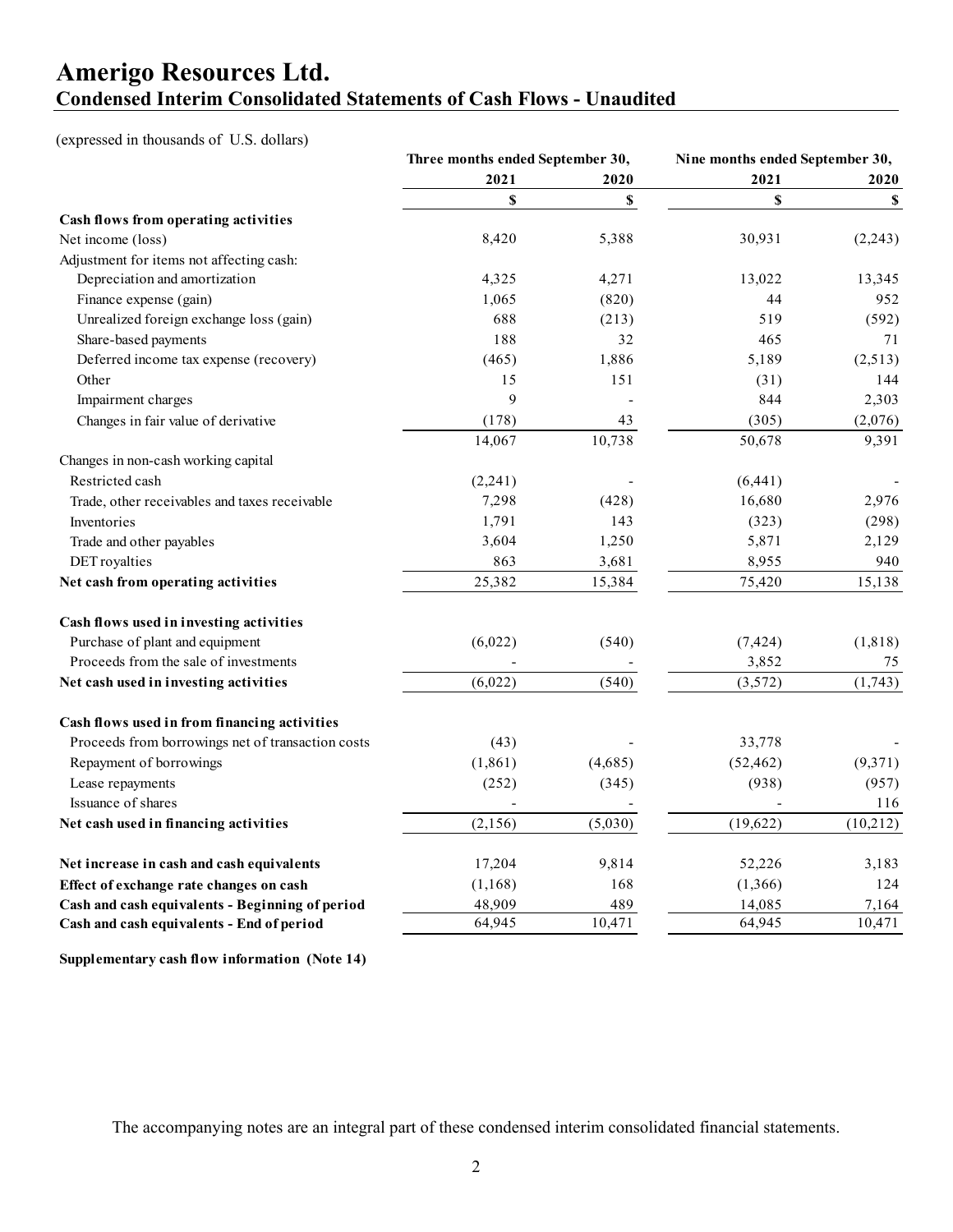### **Amerigo Resources Ltd. Condensed Interim Consolidated Statements of Changes in Equity - Unaudited**

### (expressed in thousands of U.S. dollars)

|                                         | Share capital       |        |                   |                                       |                      |                     |
|-----------------------------------------|---------------------|--------|-------------------|---------------------------------------|----------------------|---------------------|
|                                         | Number of<br>shares | Amount | Other<br>reserves | Accumulated<br>other<br>comprehensive | Retained<br>earnings | <b>Total equity</b> |
|                                         |                     | \$     | \$                | loss<br>\$                            | \$                   | \$                  |
| Balance - January 1, 2020               | 180,169,351         | 80,300 | 10,179            | (1,227)                               | 13,380               | 102,632             |
| Share-based payments                    |                     |        | 71                |                                       |                      | 71                  |
| Exercise of share purchase options      | 600,000             | 161    | (45)              |                                       |                      | 116                 |
| Cumulative translation adjustment       |                     |        |                   | 86                                    |                      | 86                  |
| Unrealized gains on investments         |                     |        |                   | 223                                   |                      | 223                 |
| Realized loss on investments            |                     |        |                   | (1)                                   |                      | (1)                 |
| Actuarial gains on severance provision  |                     |        |                   | 57                                    |                      | 57                  |
| Net loss                                |                     |        |                   |                                       | (2,243)              | (2,243)             |
| Balance - September 30, 2020            | 180,769,351         | 80,461 | 10,205            | (862)                                 | 11,137               | 100,941             |
| Share-based payments                    |                     |        | 43                |                                       |                      | 43                  |
| Cumulative translation adjustment       |                     |        |                   | (200)                                 |                      | (200)               |
| Unrealized gains on investments         |                     |        |                   | 1,634                                 |                      | 1,634               |
| Actuarial losses on severance provision |                     |        |                   | (43)                                  |                      | (43)                |
| Net income                              |                     |        |                   |                                       | 8,307                | 8,307               |
| Balance - December 31, 2020             | 180,769,351         | 80,461 | 10,248            | 529                                   | 19,444               | 110,682             |
| Balance - January 1, 2021               | 180,769,351         | 80,461 | 10,248            | 529                                   | 19,444               | 110,682             |
| Share-based payments                    |                     |        | 465               |                                       |                      | 465                 |
| Exercise of share purchase options      | 1,191,727           | (74)   | (107)             |                                       |                      | (181)               |
| Cumulative translation adjustment       |                     |        |                   | (75)                                  |                      | (75)                |
| Unrealized losses on investments        |                     |        |                   | (276)                                 |                      | (276)               |
| Realized loss on investments            |                     |        |                   | (324)                                 |                      | (324)               |
| Actuarial losses on severance provision |                     |        |                   | (38)                                  |                      | (38)                |
| Net income                              |                     |        |                   |                                       | 30,931               | 30,931              |
| Balance -September 30, 2021             | 181,961,078         | 80,387 | 10,606            | (184)                                 | 50,375               | 141,184             |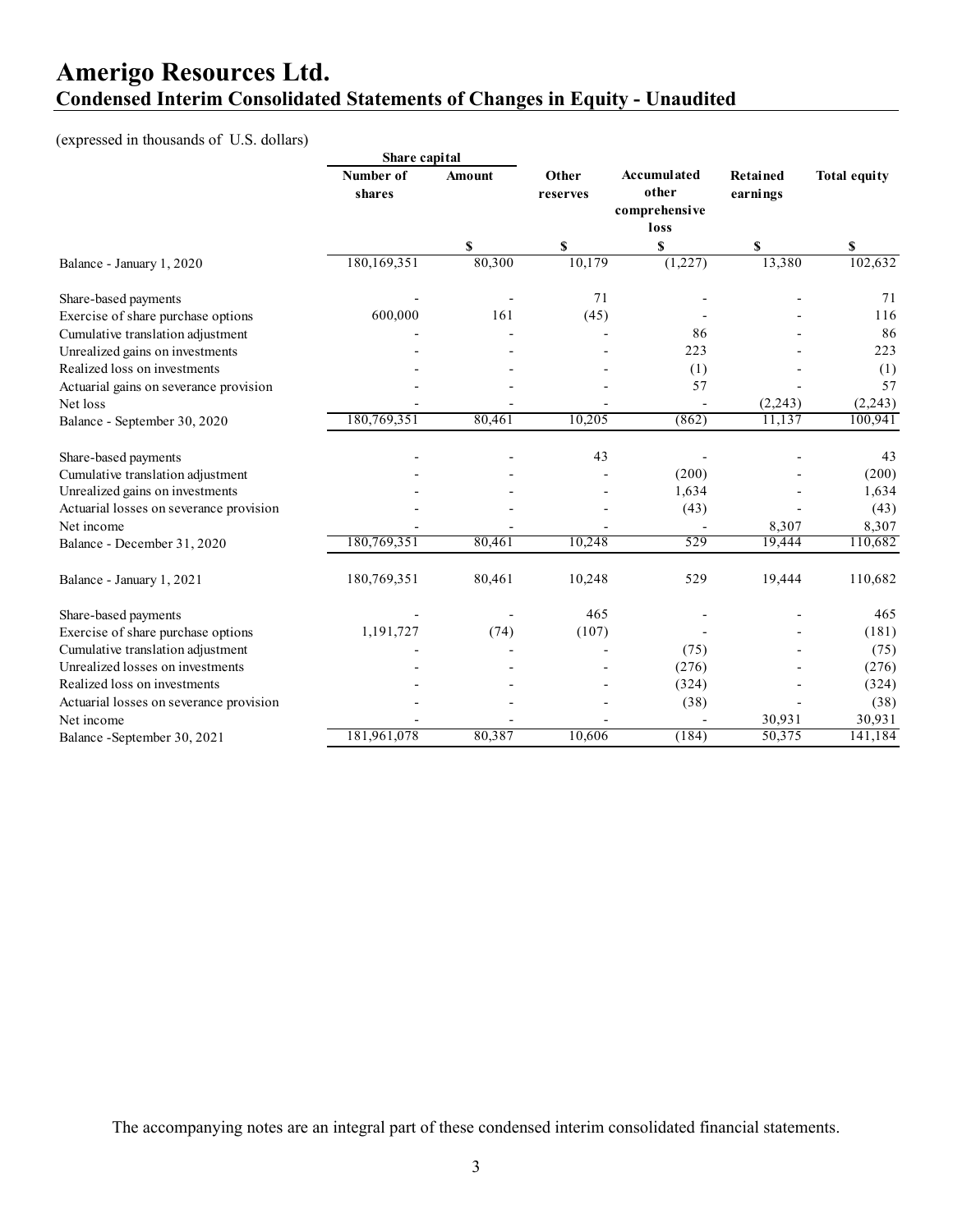Notes to the Condensed Interim Consolidated Financial Statements - Unaudited September 30, 2021

(tabular information expressed in thousands of U.S. dollars)

### **1) REPORTING ENTITY**

Amerigo Resources Ltd. ("Amerigo") is a company domiciled in Canada. Its shares are listed for trading on the Toronto Stock Exchange and traded in the United States on the OTCQX.

Amerigo owns a 100% interest in Minera Valle Central S.A. ("MVC"), a producer of copper concentrates. MVC, located in Chile, has a long-term contract with the El Teniente Division ("DET") of Corporación Nacional del Cobre de Chile ("Codelco") to process fresh and historic tailings from El Teniente (Note 3). El Teniente, in production since 1905, is the world's largest underground copper mine.

These condensed interim consolidated financial statements ("interim financial statements") as at and for the three and nine months ended September 30, 2021 include the accounts of Amerigo and its subsidiaries (collectively the "Company").

### **2) BASIS OF PRESENTATION**

a) Statement of compliance

These interim financial statements have been prepared in accordance with International Financial Reporting Standards ("IFRS") as issued by the International Accounting Standards Board ("IASB") applicable to the preparation of interim financial statements, including IAS 34, Interim Financial Reporting.

These interim financial statements do not include all the information required for a complete set of IFRS statements and should be read in conjunction with Amerigo's audited consolidated financial statements as at and for the year ended December 31, 2020, which have been prepared in accordance with IFRS. However, selected notes are included to explain events and transactions that are significant to an understanding of the changes in Amerigo's financial position and performance since the last annual consolidated financial statements.

 These interim financial statements were authorised for issuance by Amerigo's board of directors on November 1, 2021.

b) Significant accounting policies

These interim financial statements follow the same accounting policies and methods of application as Amerigo's most recent annual financial statements.

The interim financial statements should be read in conjunction with Amerigo's most recent annual financial statements.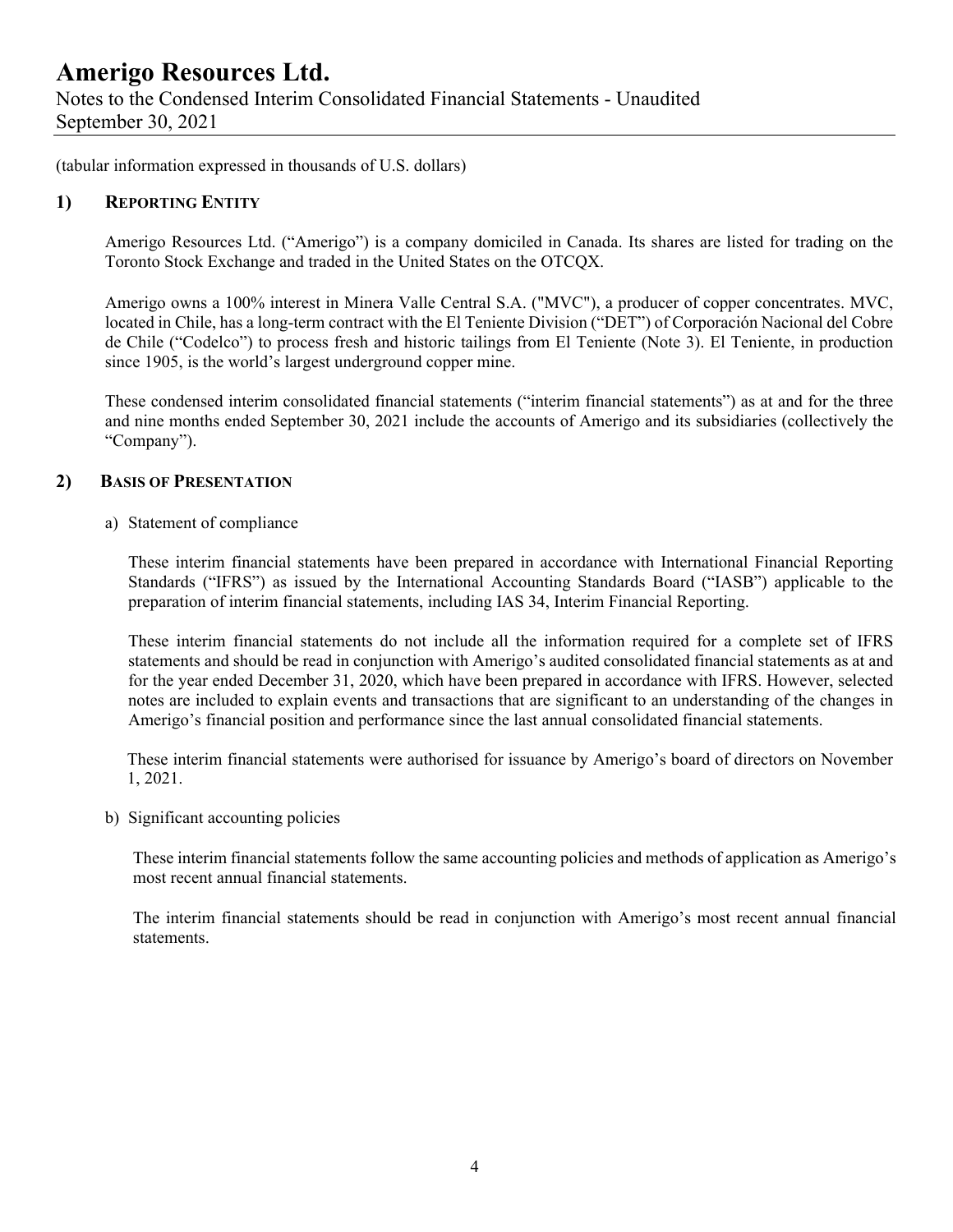Notes to the Condensed Interim Consolidated Financial Statements - Unaudited September 30, 2021

(tabular information expressed in thousands of U.S. dollars)

### **3) AGREEMENTS WITH CODELCO'S EL TENIENTE DIVISION**

MVC has a contract with DET ("the DET Agreement") to process the fresh tailings from El Teniente and the tailings from the Cauquenes and Colihues historic tailings deposits. The Agreement has a term to the earlier of 2033 or deposit depletion for Cauquenes, the earlier of 2037 or deposit depletion for Colihues and 2037 for fresh tailings.

The DET Agreement establishes a series of royalties payable by MVC to DET, calculated using the average London Metal Exchange copper price for the month of concentrate production.

The DET Agreement currently operates as a tolling contract under which title to the copper concentrates produced by MVC remains with DET. MVC earns tolling revenue, calculated as the gross value of copper produced at applicable market prices net of notional items. Notional items include treatment and refining charges, DET copper royalties and transportation costs.

Notional royalties for copper concentrates produced from fresh tailings are determined through a sliding scale formula tied to copper prices ranging from \$1.95/lb (13.5%) to \$4.80/lb (28.4%).

Notional royalties for copper concentrates produced from Cauquenes are determined through a sliding scale for copper prices ranging from \$1.95/lb (16%) to \$5.50/lb (39%).

Notional royalties for copper concentrates produced from Colihues are determined through a sliding scale for copper prices ranging from \$0.80/lb (3%) to \$4.27/lb (30%).

MVC pays a sliding scale global molybdenum royalty for molybdenum prices between \$6.00/lb (3%) and \$40.00/lb  $(19.7\%)$ .

The DET Agreement anticipates that in the event monthly average prices fall below or rise above certain ranges and projections which indicate the permanence of such prices over time, the parties will meet to review cost and notional royalty/royalty structures to maintain the Agreement's viability and the equilibrium of the benefits between the parties.

The DET Agreement also contains three early exit options exercisable by DET within 2021 and every three years thereafter only in the event of changes unforeseen at the time the Agreement was entered into. Amerigo has currently judged the probabilities of DET exercising any of these early exit options as remote.

At September 30, 2021, the accrual for DET notional copper royalties and DET molybdenum royalties, was \$22.0 million (December 31, 2020: \$13.0 million).

During 2020, MVC reached an agreement with DET to defer payment of \$7.3 million in copper settlements (the "Deferred Payments"). The Deferred Payments, which were immediately due to DET, commenced to be paid on January 5, 2021 in 12 equal monthly installments and bear interest at a rate of LIBOR 12 months plus 3%. At September 30, 2021, the Deferred Payments balance of \$1.9 million was included in borrowings within current liabilities.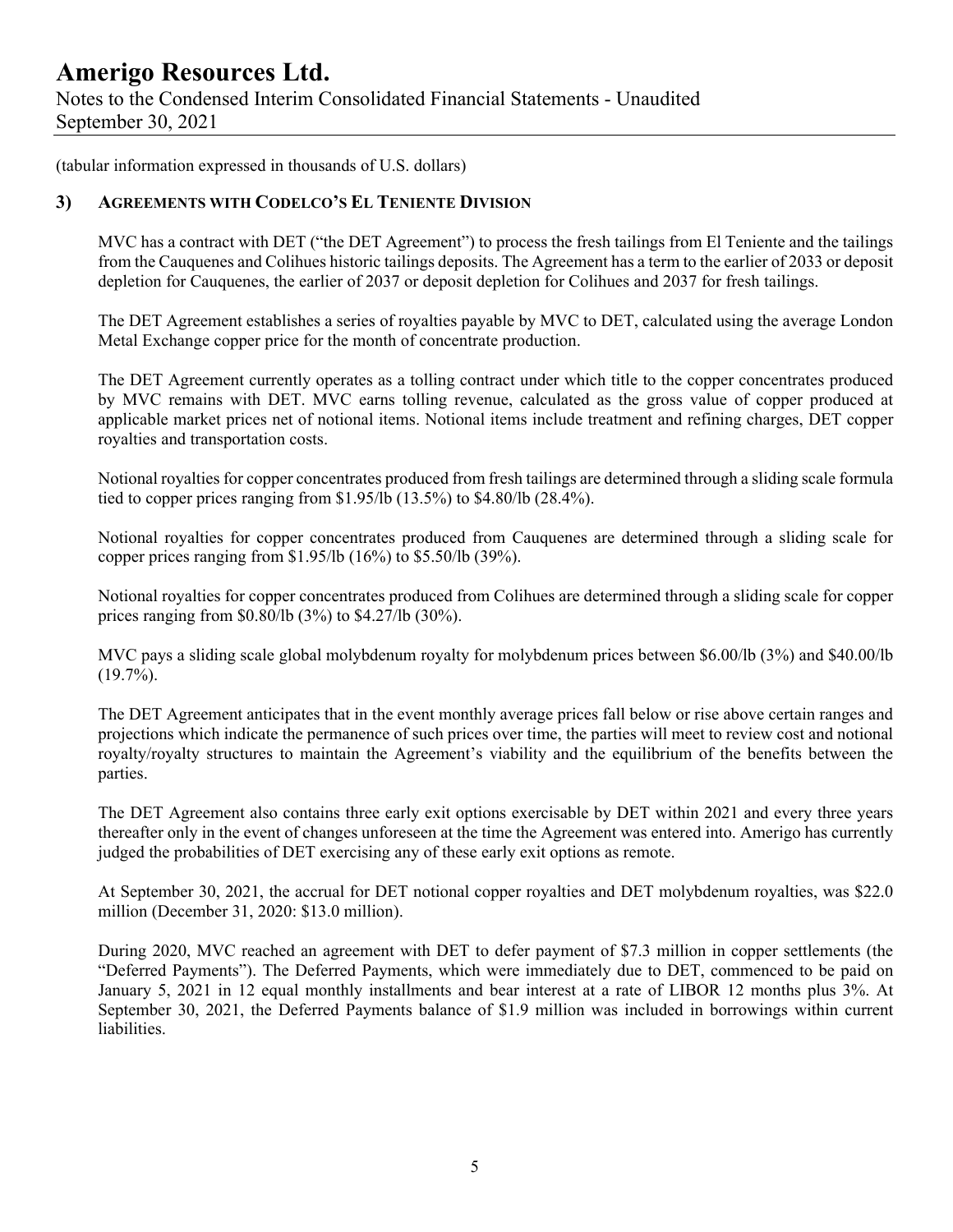Notes to the Condensed Interim Consolidated Financial Statements - Unaudited September 30, 2021

(tabular information expressed in thousands of U.S. dollars)

### **4) CRITICAL ACCOUNTING ESTIMATES AND JUDGEMENTS**

Estimates and judgements are continually evaluated and are based on historical experience and other factors, including expectations of future events that are believed to be reasonable under the circumstances.

In preparing these interim financial statements, the Company makes judgements, estimates and assumptions concerning the future which may vary from actual results. Sources of estimation uncertainty include estimates used to determine the recoverable amounts of long-lived assets, the provision for income taxes and related deferred tax liabilities and the valuation of other assets and liabilities including inventory.

The Company's critical accounting estimates and judgements applied in the preparation of these interim financial statements are consistent with those reported in our 2020 annual consolidated financial statements.

### **5) INVENTORIES**

|                                | September 30, | December 31, |  |
|--------------------------------|---------------|--------------|--|
|                                | 2021          | 2020         |  |
|                                |               | -S           |  |
| Plant supplies and consumables | 4,812         | 4,190        |  |
| Work in progress               | 1,174         | 2,660        |  |
| Molybdenum concentrates        | 1,114         | 421          |  |
|                                | 7,100         | 7,271        |  |

At September 30, 2021 and December 31, 2020, work-in-progress on the production of copper concentrates under a tolling agreement and molybdenum concentrates were valued at cost.

During the nine months ended September 30, 2021 ("YTD-2021"), the Company recorded a charge of \$0.4 million in obsolete plant supplies and consumables. During the nine months ended September 30, 2020 ("YTD-2020"), the Company recorded a charge of \$2.3 million in tolling and production costs as a result of net realizable value ("NRV") adjustments in the months in which NRV was lower than cost.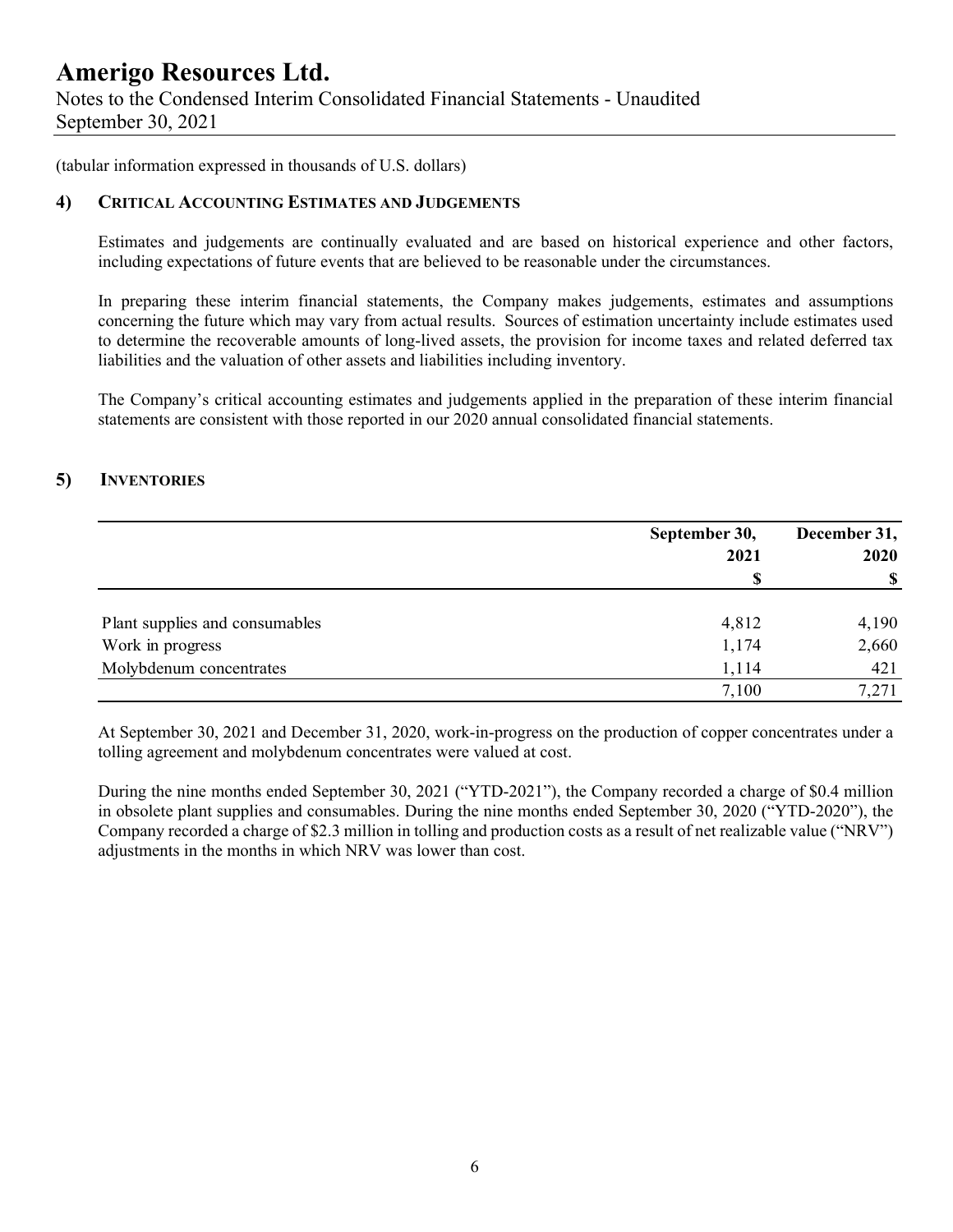Notes to the Condensed Interim Consolidated Financial Statements - Unaudited September 30, 2021

(tabular information expressed in thousands of U.S. dollars)

### **6) PROPERTY, PLANT AND EQUIPMENT**

|                                      |                  | <b>Machinery</b> and |              |
|--------------------------------------|------------------|----------------------|--------------|
|                                      | <b>Plant and</b> | <b>Equipment and</b> |              |
|                                      | infrastructure   | other assets         | <b>Total</b> |
|                                      | \$               | \$                   | <b>S</b>     |
| Nine months ended September 30, 2021 |                  |                      |              |
| Opening net book amount              | 156,543          | 28,262               | 184,805      |
| Exchange differences                 |                  | 3                    | 3            |
| <b>Additions</b>                     | 10,356           | 154                  | 10,510       |
| Impairment of obsolete equipment     |                  | (433)                | (433)        |
| Depreciation charge                  | (6,308)          | (6, 547)             | (12, 855)    |
| <b>Closing net book amount</b>       | 160,591          | 21,439               | 182,030      |
| At September 30, 2021                |                  |                      |              |
| Cost                                 | 297,402          | 89,088               | 386,490      |
| Accumulated depreciation             | (136, 811)       | (67, 649)            | (204, 460)   |
| Net book amount                      | 160,591          | 21,439               | 182,030      |

### **7) BORROWINGS**

|                                                       | September 30, | December 31, |  |
|-------------------------------------------------------|---------------|--------------|--|
|                                                       | 2021          | 2020         |  |
|                                                       | \$            |              |  |
| Consolidated bank loan (a)                            |               | 46,463       |  |
| Term loan (b)                                         | 34,202        |              |  |
| DET deferred settlements loan (Note 3)                | 1,851         | 7,305        |  |
|                                                       | 36,053        | 53,768       |  |
| Comprise:                                             |               |              |  |
| Short-term debt and current portion of long-term debt | 9,214         | 17,059       |  |
| Long-term debt                                        | 26,839        | 36,709       |  |
|                                                       | 36,053        | 53,768       |  |

a) On March 25, 2015, MVC obtained a \$64.4 million loan facility to finance the Cauquenes Phase One expansion and on August 3, 2017, MVC obtained a \$35.3 million facility to finance the Cauquenes Phase Two expansion. On September 26, 2019, MVC completed a refinance of the Cauquenes Phase One and Phase Two loans. Under the refinance provisions, the principal outstanding on the Cauquenes loans was structured as a senior secured term loan facility (the "Consolidated Bank Loan") of \$56.3 million, with a repayment term of 4 years to September 26, 2023.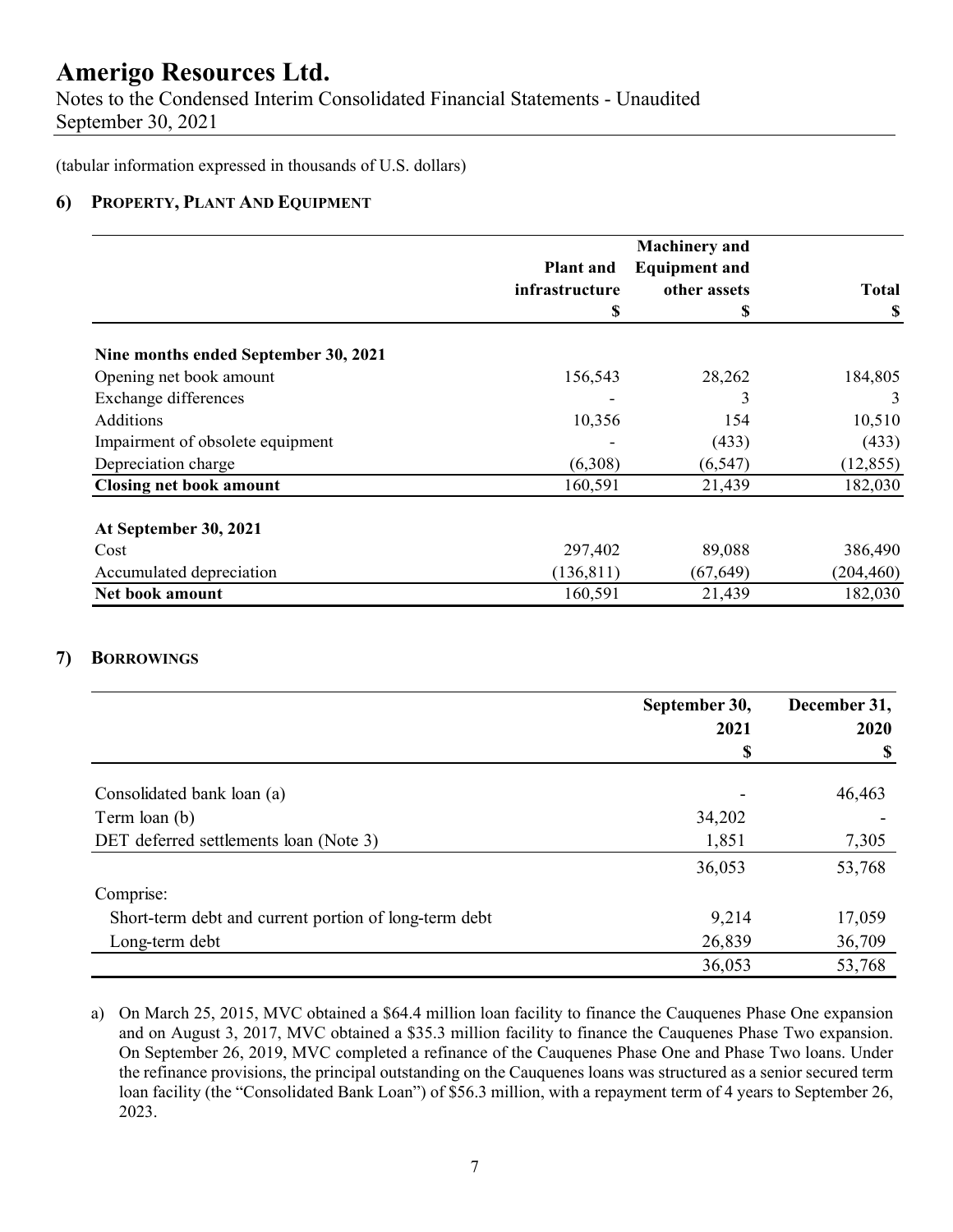(tabular information expressed in thousands of U.S. dollars)

Interest on the Consolidated Bank Loan was synthetically fixed through an interest rate swap ("IRS"), accounted for at fair value through profit or loss, at a rate of 5.70% per annum for 80% of the facility. The remaining 20% of the facility was subject to a variable rate based on the US Libor six-month rate plus a margin of 2.85% per annum. The IRS had a term to September 26, 2023.

MVC had provided security on the Consolidated Bank Loan in the form of a charge on all of MVC's assets.

On June 29, 2021, MVC repaid the remaining outstanding principal amount of \$42.2 million on the Consolidated Bank Loan, along with accrued interest of \$0.3 million and an IRS break fee of \$2.3 million equal to the value of the IRS on June 29, 2021. For accounting purposes, this was treated as an extinguishment of debt within finance expense.

b) On June 30, 2021, MVC entered into a new finance agreement (the "Finance Agreement") with a syndicate of two banks domiciled in Chile, pursuant to which MVC has been provided with a replacement term loan (the "Term Loan") in the amount of \$35.0 million and a working capital line of credit (the "Line of Credit") of up to \$15.0 million.

The Term Loan has a 5-year term to June 30, 2026, with ten semi-annual installments of \$3.5 million each commencing on December 31, 2021, together with accrued interest. MVC may make early repayments without penalty in accordance with the provisions of the Finance Agreement. Interest on the Term Loan is synthetically fixed through an IRS, accounted for at fair value through profit or loss, at a rate of 5.48% per annum for 75% of the facility. The remaining 25% of the facility is subject to a variable rate based on the US Libor six-month rate, which on September 30, 2021 was 0.1655% per annum plus a margin of 3.90%. The IRS has a term to June 30, 2026. On September 30, 2021, the balance of the Term Loan was \$34.2 million.

The Line of Credit can be drawn in multiple disbursements and has an availability period until June 30, 2023. The repayment terms are of up to two years for each disbursement, counted from each disbursement date, and would consist of 4 equal semi-annual payments, with the first payments due six months from each disbursement date. The interest rate will be based on the US Libor six-month rate plus a margin to be defined on each disbursement date. At the date that US Libor is discontinued, the interest rate will be based on the ISDA 2020 IBOR Fallbacks Protocol. As of September 30, 2021, MVC has not drawn funds from the Line of Credit.

MVC is required to have a debt service reserve account to be funded monthly with  $1/6$  of the next debt payment (principal and interest) such that semi-annual debt payments are fully funded a month prior to the payment date, and a second reserve account of \$3.5 million to be released on January 1, 2025. On September 30, 2021, MVC held the required reserved funds in the amount of \$2.9 million and \$3.5 million, respectively, shown as restricted cash on Amerigo's statement of financial position.

MVC is required to meet two bank covenants semi-annually on June 30 and December 31: debt/EBITDA ratio (requirement =< 3) and net worth (requirement => \$100.0 million) which were met on June 30, 2021.

MVC has provided security on the Finance Agreement in the form of a charge on all of MVC's assets.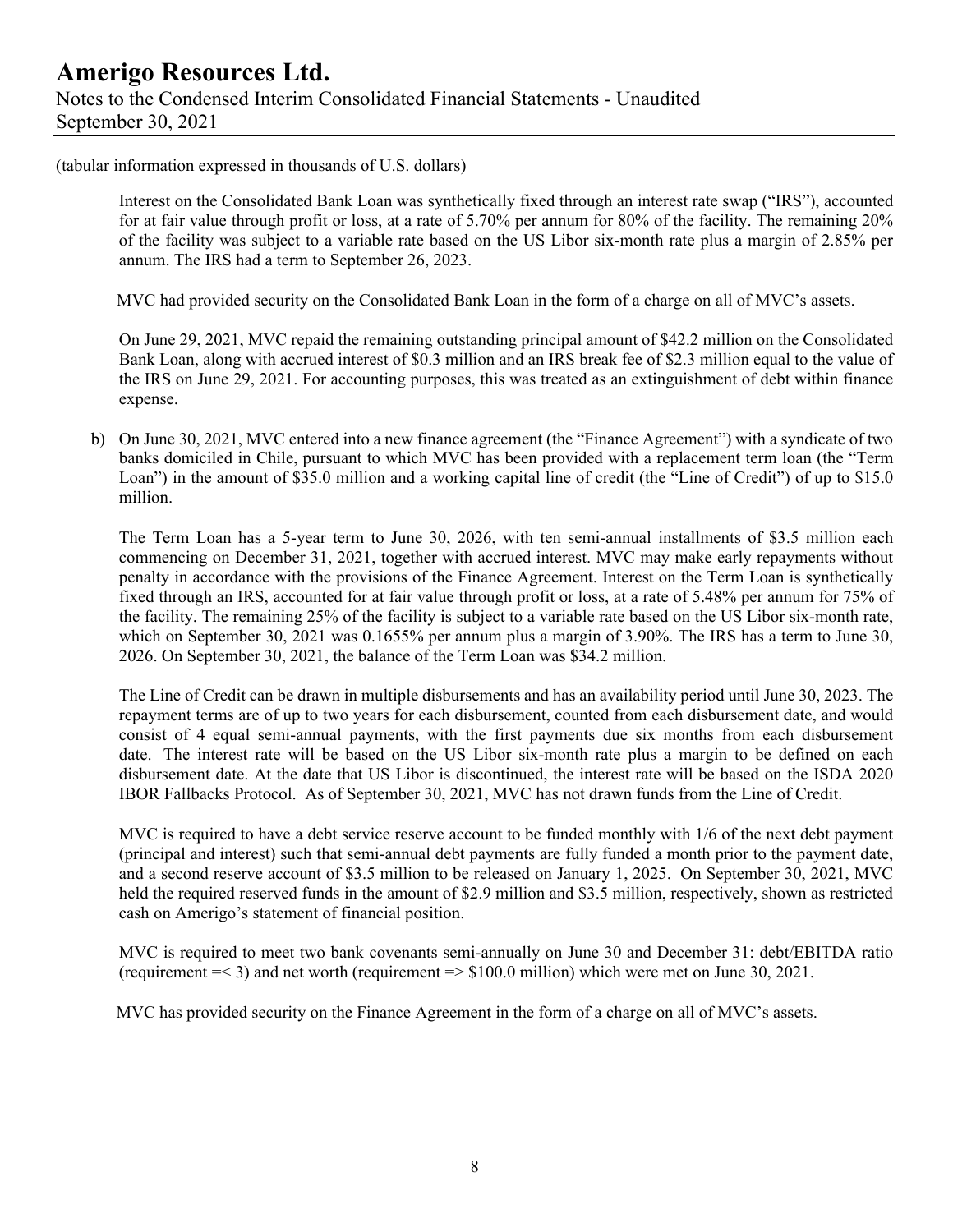Notes to the Condensed Interim Consolidated Financial Statements - Unaudited September 30, 2021

(tabular information expressed in thousands of U.S. dollars)

### **8) LEASES**

|                                     | September 30,<br>2021 | December 31,<br>2020 |  |
|-------------------------------------|-----------------------|----------------------|--|
|                                     | \$                    | \$                   |  |
| Molybdenum plant lease              | 3,904                 | 5,587                |  |
| Other leases                        | 23                    | 147                  |  |
|                                     | 3,927                 | 5,734                |  |
| Comprise:                           |                       |                      |  |
| Current portion of long-term leases | 1,288                 | 1,643                |  |
| Long-term leases                    | 2,639                 | 4,091                |  |
|                                     | 3,927                 | 5,734                |  |

In 2018, MVC entered into a lease of 201,903 Chilean Unidades de Fomento ("UF") to finance the expansion of MVC's molybdenum plant. Terms of the lease include a term to November 2023, monthly capital payments of approximately \$0.1 million, a balloon payment at the end of the lease term of approximately \$1.5 million and interest at a rate of 0.45% per month. The lease can be prepaid without penalty.

### **9) RELATED PARTY TRANSACTIONS**

#### a) Derivative

Amerigo holds its interest in MVC through Amerigo International Holdings Corp. ("Amerigo International"), wholly-owned by Amerigo except for certain outstanding Class A shares which are owned indirectly by Amerigo's founders (including Amerigo's current Executive Chairman). The Class A shares were issued in 2003 as part of a tax-efficient structure for payments granted as consideration to the founders transferring to Amerigo their option to purchase MVC.

The Class A shareholders are not entitled to any participation in the profits of Amerigo International, except for monthly payments, calculated as follows:

- \$0.01 for each pound of copper equivalent produced from DET tailings by MVC or any successor entity to MVC if the price of copper is under \$0.80/lb, or
- \$0.015 for each pound of copper equivalent produced from DET tailings by MVC or any successor entity to MVC if the price of copper is \$0.80/lb or more.

Under IFRS, the payments constitute a derivative financial instrument which needs to be measured at fair value at each reporting date. Changes in fair value are recorded in profit for the period.

The derivative expense includes the actual monthly payments described above and changes in the derivatives' fair value.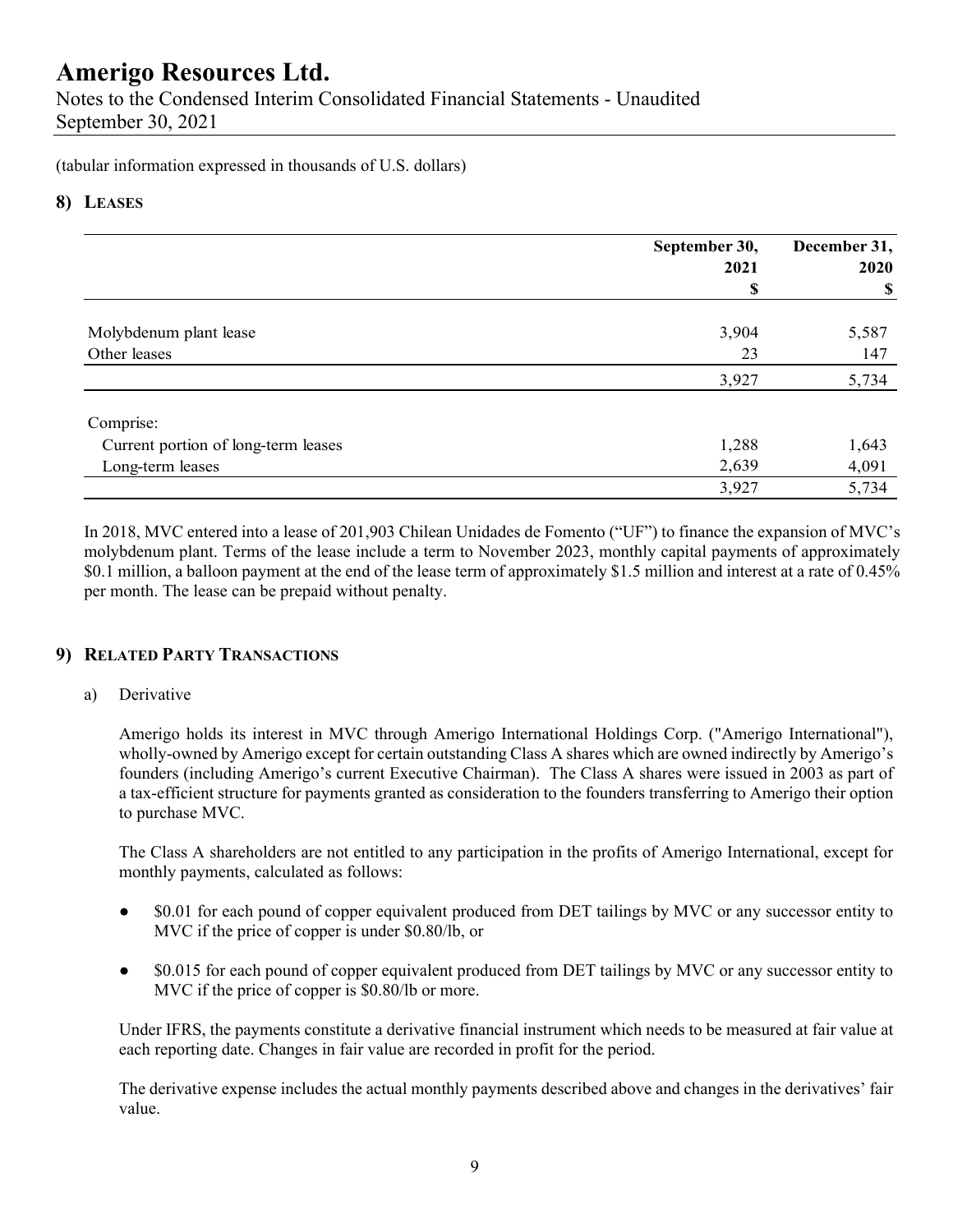### **Amerigo Resources Ltd.**  Notes to the Condensed Interim Consolidated Financial Statements - Unaudited September 30, 2021

(tabular information expressed in thousands of U.S. dollars)

In YTD-2021 \$0.8 million was paid or accrued to the Class A shareholders (YTD-2020: \$0.7 million) and the derivative's fair value decreased by \$0.3 million (YTD-2020: decreased by \$2.0 million), for a total derivative expense of \$0.5 million (YTD-2020: recovery of \$1.3 million) (Note 13(c)).

At September 30, 2021, the derivative totalled \$10.8 million (December 31, 2020: \$11.3 million), with a current portion of \$1.2 million (December 31, 2020: \$1.2 million) and a long-term portion of \$9.6 million (December 31, 2020: \$10.1 million).

Actual monthly payments outstanding at September 30, 2021 were \$0.1 million (December 31, 2020: \$0.3 million).

#### b) Purchases of Goods and Services

Amerigo incurred the following fees in connection with companies owned by executive officers and directors and in respect of salaries paid to officers. Transactions have been measured at market rates determined on a cost recovery basis.

| Entity                            | Nature of Transactions |
|-----------------------------------|------------------------|
| Zeitler Holdings Corp.            | Management             |
| Delphis Financial Strategies Inc. | Management             |
| Malaspina Consultants Inc.        | Management             |

|                              | <b>YTD-2021</b> | <b>YTD-2020</b>  |
|------------------------------|-----------------|------------------|
|                              | ۱D              | $\sqrt{2}$<br>۱D |
| Salaries and management fees | 1,163           | 562              |

#### c) Key Management Compensation

The remuneration of directors and other members of key management was as follows:

|                              | <b>YTD-2021</b> | <b>YTD-2020</b> |
|------------------------------|-----------------|-----------------|
|                              |                 |                 |
| Salaries and management fees | 1,163           | 562             |
| Directors' fees              | 240             | 199             |
| Share-based payments         | 318             | 40              |
|                              | 1,721           | 801             |

Share-based payments are the grant date fair value of options vested to directors and officers.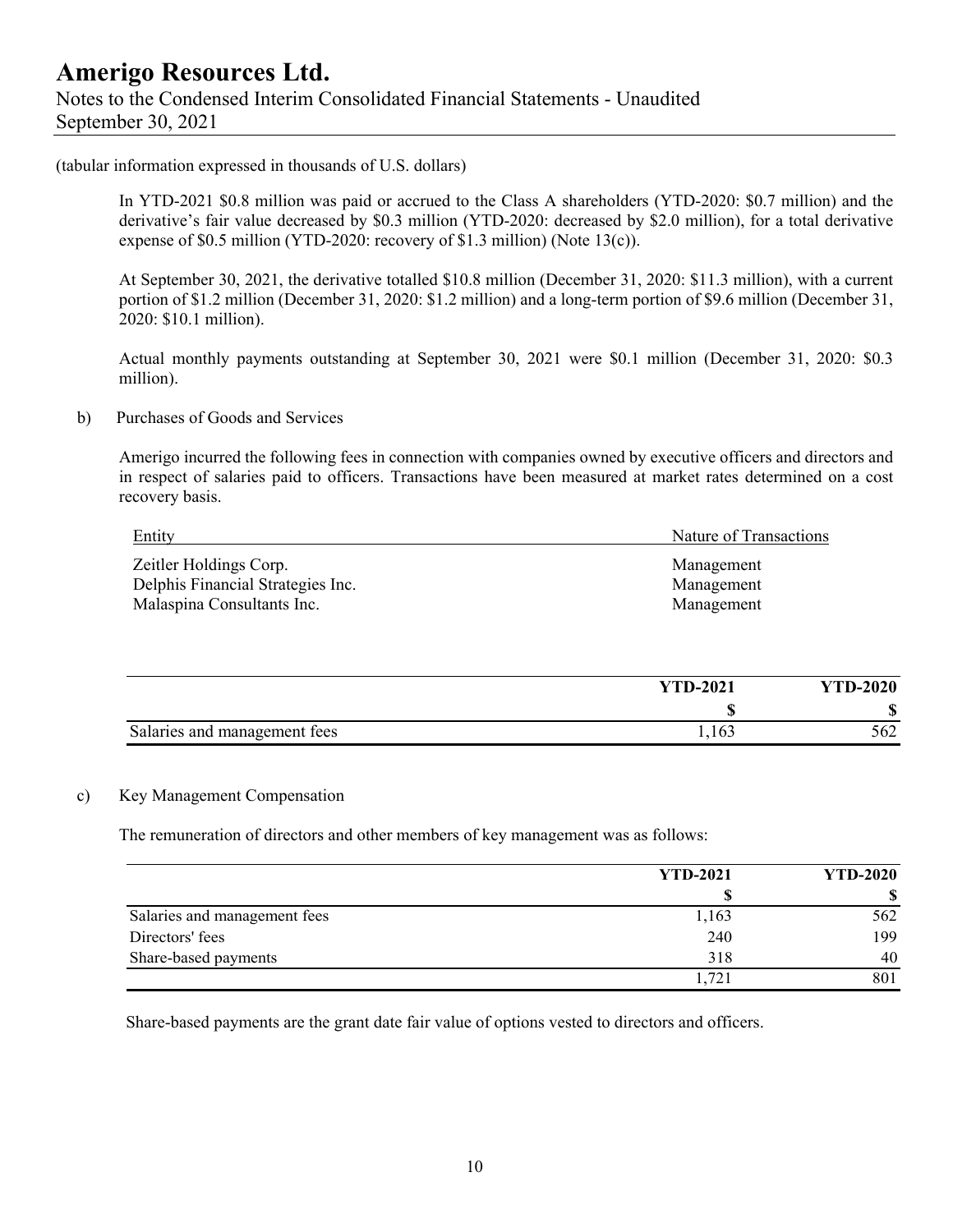(tabular information expressed in thousands of U.S. dollars)

### **10) EQUITY**

a) Share Capital

Authorised share capital consists of an unlimited number of common shares without par value.

In YTD-2021 Amerigo issued 1,191,727 shares in connection with cashless share option exercises by officers and directors. A value of \$0.1 million was transferred from other reserves to share capital as a result.

In YTD-2020, Amerigo issued 600,000 shares for the exercise of options for cash proceeds of \$0.1 million. A value of \$0.1 million was transferred from other reserves to share capital as a result.

During YTD-2021, Amerigo commenced a substantial issuer bid to purchase for cancellation from Amerigo shareholders who choose to participate up to Cdn\$25 million in value of its common shares. The number of shares to be repurchased and cancelled as part of the issuer bid will be determined on the expiry date of November 12, 2021.

#### b) Share Options

A total of 2,860,000 options were granted in YTD-2021 (2020: 2,080,000) with a weighted average fair value estimated at Cdn\$0.51 (2020: Cdn\$0.16) per option at the grant date based on the Black-Scholes option-pricing model using the following assumptions:

|                                 | 2021      | 2020      |
|---------------------------------|-----------|-----------|
| Weighted average share price    | Cdn\$0.95 | Cdn\$0.41 |
| Weighted average exercise price | Cdn\$0.95 | Cdn\$0.33 |
| Dividend yield                  | $0\%$     | $0\%$     |
| Risk free interest rate         | $0.56\%$  | $1.03\%$  |
| Pre-vest forfeiture rate        | $0.95\%$  | $0\%$     |
| Expected life (years)           | 4.31      | 4.19      |
| Expected volatility             | 73.39%    | 69.61%    |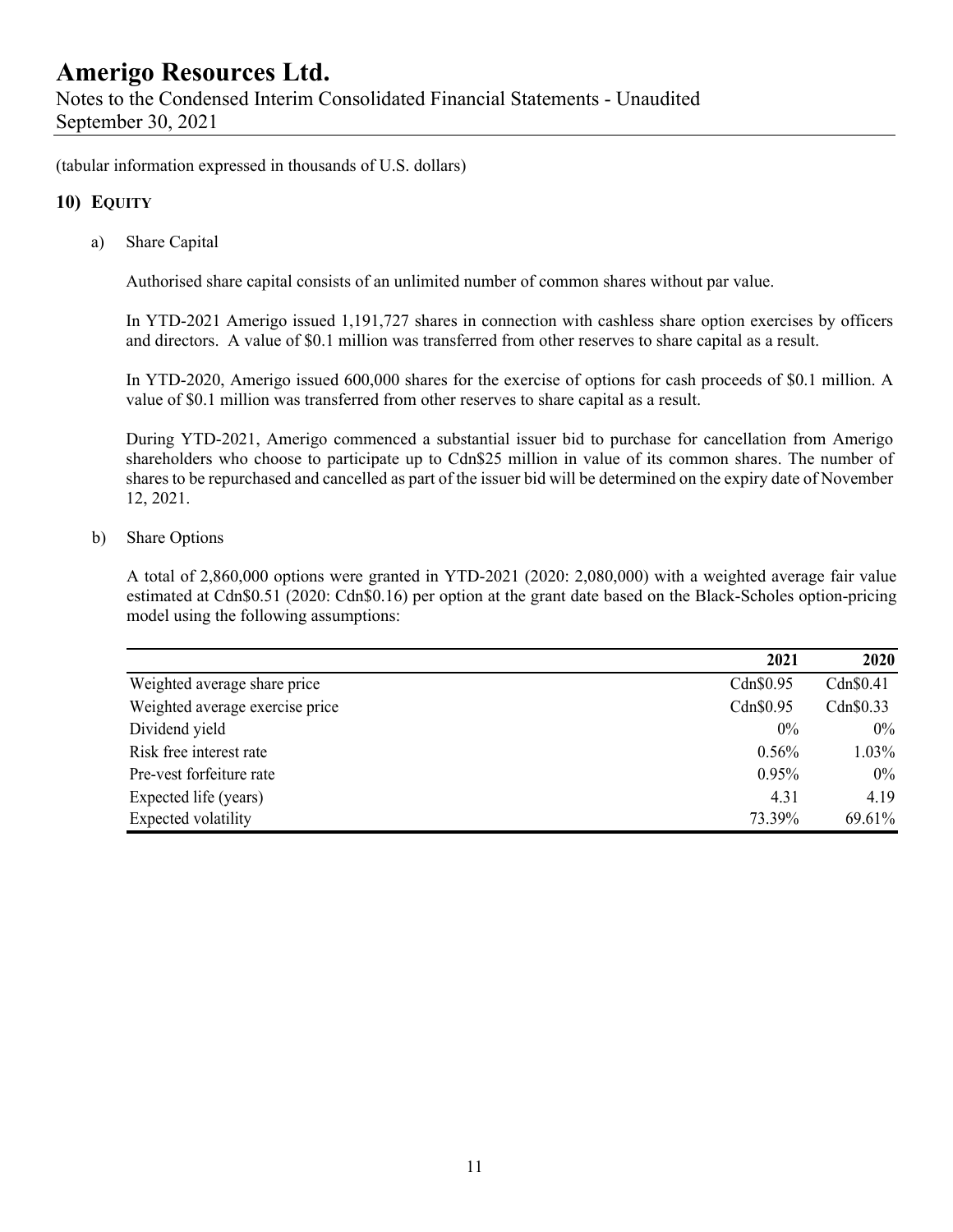#### (tabular information expressed in thousands of U.S. dollars)

Outstanding share options:

|                                           | September 30, 2021 |                     | December 31, 2020 |                          |
|-------------------------------------------|--------------------|---------------------|-------------------|--------------------------|
|                                           |                    | Weighted<br>average |                   | Weighted<br>average      |
|                                           |                    | exercise            |                   | exercise                 |
|                                           | <b>Share</b>       | price               | <b>Share</b>      | price                    |
|                                           | options            | <b>Cdn\$</b>        | options           | <b>Cdn\$</b>             |
| At start of the period                    | 10,070,000         | 0.70                | 12,520,000        | 0.72                     |
| Granted                                   | 2,860,000          | 0.95                | 2,080,000         | 0.41                     |
| Exercised                                 | (1, 191, 727)      | 0.18                | (600,000)         | 0.26                     |
| Repurchased pursuant to cashless exercise | (566, 602)         | 0.18                |                   | $\overline{\phantom{a}}$ |
| Cancelled/forfeited                       | (120,000)          | 0.91                | (2,400,000)       | 0.90                     |
| Expired                                   |                    |                     | (1,530,000)       | 0.37                     |
| At end of the period                      | 11,051,671         | 0.84                | 10,070,000        | 0.70                     |
| Vested and exercisable                    | 6,984,998          | 0.88                | 8,120,000         | 0.77                     |

The weighted average trading price of the Company's stock on the dates in which options were exercised in YTD-2021 was Cdn\$0.94 per share (2020: Cdn\$0.54 per share).

Information relating to share options outstanding at September 30, 2021 is as follows:

| Weighted<br>Average<br>remaining<br>life<br>of<br>outstanding<br>options<br>(years) | Weighted<br>average<br>exercise price<br>on vested<br>options<br>Cdn\$ | Weighted<br>average<br>exercise price<br>on<br>outstanding<br>options<br>Cdn\$ | options Price range<br><b>Cdn\$</b> | <b>Vested share</b> | Outstanding<br>share options |  |
|-------------------------------------------------------------------------------------|------------------------------------------------------------------------|--------------------------------------------------------------------------------|-------------------------------------|---------------------|------------------------------|--|
| 3.42                                                                                | \$0.40                                                                 | \$0.40                                                                         | 0.40                                | 349,998             | 1,496,671                    |  |
| 0.75                                                                                | 0.53                                                                   | 0.53                                                                           | $0.52 - 0.53$                       | 2,135,000           | 2,315,000                    |  |
| 2.80                                                                                | 1.09                                                                   | 1.02                                                                           | $0.91 - 1.11$                       | 4,500,000           | 6,920,000                    |  |
| 4.68                                                                                | ۰                                                                      | 1.29                                                                           | 1.29                                |                     | 320,000                      |  |
| 2.51                                                                                | 0.88                                                                   | 0.84                                                                           |                                     | 6,984,998           | 11,051,671                   |  |

#### **11) SEGMENT INFORMATION**

Operating segments are determined based on the management reports reviewed by the board of directors to make strategic decisions.

The Company has one operating segment: the production of copper concentrates under a tolling agreement with DET, with the production of molybdenum concentrates as a by-product (Note 3).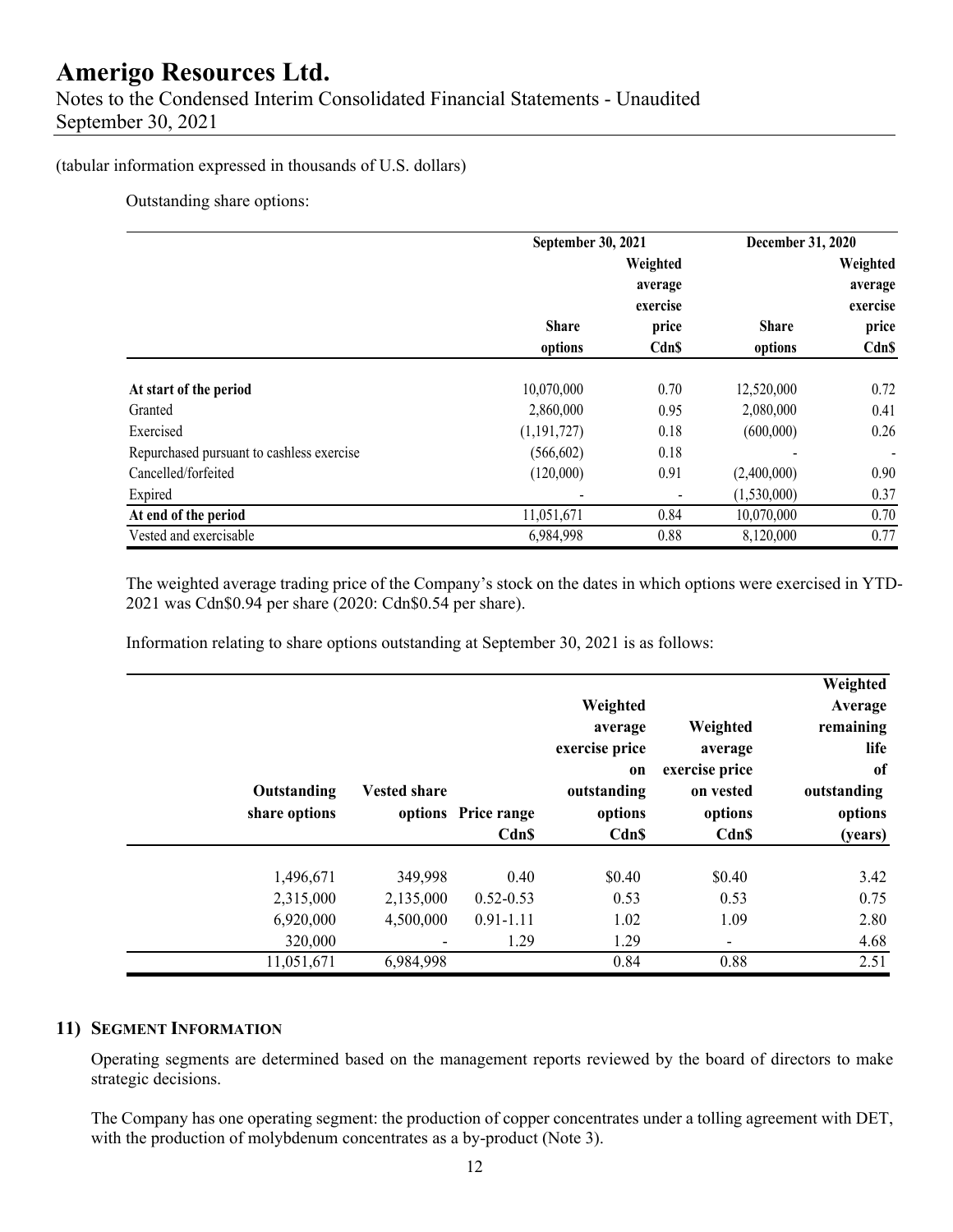(tabular information expressed in thousands of U.S. dollars)

The geographic distribution of non-current assets is as follows:

|        | Property, plant and equipment |              |                          | Other        |
|--------|-------------------------------|--------------|--------------------------|--------------|
|        | September 30,                 | December 31, | September 30,            | December 31, |
|        | 2021                          | 2020         | 2021                     |              |
| Chile  | 181,915                       | 184,589      | 4,407                    | 4,604        |
| Canada | 115                           | 216          | $\overline{\phantom{0}}$ | ۰            |
|        | 182,030                       | 184,805      | 4.407                    | 4,604        |

### **12) REVENUE**

#### a) Revenue composition:

|                                                              | Q3-2021   | Q3-2020 | <b>YTD-2021</b> | <b>YTD-2020</b> |
|--------------------------------------------------------------|-----------|---------|-----------------|-----------------|
|                                                              | S         | S       | \$              |                 |
|                                                              |           |         |                 |                 |
| Gross value of copper produced                               | 72,001    | 44,306  | 196,778         | 104,819         |
| Adjustments to fair value of settlement receivables          | (2,867)   | 5,937   | 10,421          | 2,031           |
|                                                              | 69,134    | 50,243  | 207,199         | 106,850         |
| Notional items deducted from gross value of copper produced: |           |         |                 |                 |
| DET royalties - copper                                       | (20, 594) | (9,839) | (56,768)        | (21, 181)       |
| Smelting and refining                                        | (5, 499)  | (4,480) | (15,205)        | (11,760)        |
| Transportation                                               | (520)     | (478)   | (1, 563)        | (1,240)         |
| Copper tolling revenue                                       | 42,521    | 35,446  | 133,663         | 72,669          |
| Molybdenum revenue                                           | 5,611     | 2,109   | 13,879          | 5,902           |
| Slag processing revenue                                      |           |         |                 | 668             |
|                                                              | 48,132    | 37,555  | 147,542         | 79,239          |

### b) Total revenue by product type and business unit:

The Company has a single business unit, consistent with its single reportable segment (Note 11).

The following table presents the Company's revenue composition by product type.

|            | O3-2021 | $Q3-2020$ | <b>YTD-2021</b> | <b>YTD-2020</b> |
|------------|---------|-----------|-----------------|-----------------|
|            |         | ъ         |                 |                 |
| Copper     | 42,521  | 35,446    | 133,663         | 73,337          |
| Molybdenum | 5,611   | 2,109     | 13,879          | 5,902           |
|            | 48,132  | 37,555    | 147,542         | 79,239          |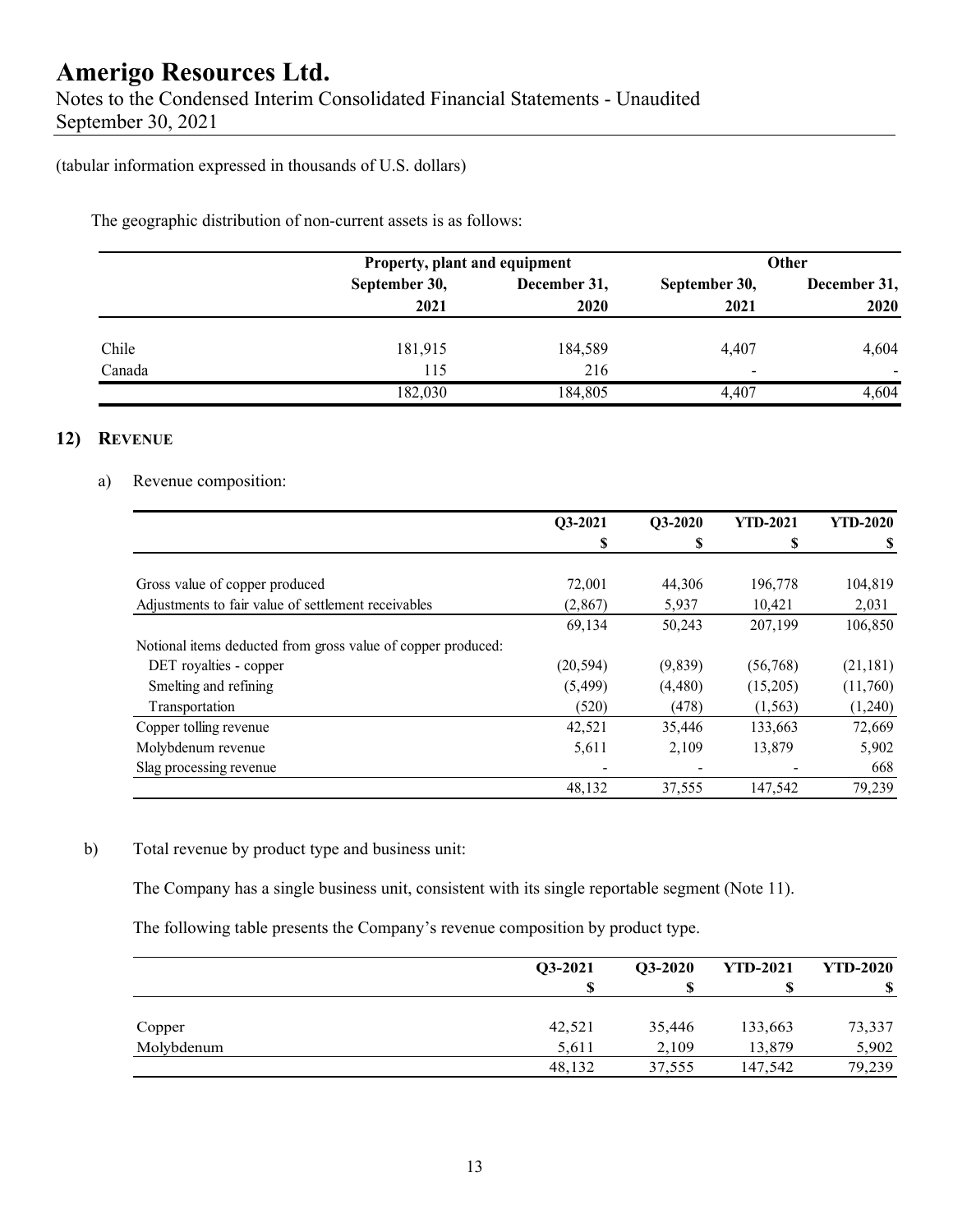Notes to the Condensed Interim Consolidated Financial Statements - Unaudited September 30, 2021

(tabular information expressed in thousands of U.S. dollars)

c) Total revenue by region:

All the Company's revenue originates in Chile.

YTD-2021, the Company's revenue from one customer represented 91% of reported revenue (YTD-2020: 93%).

#### **13) EXPENSES BY NATURE**

a) Tolling and production costs consist of the following:

|                               | Q3-2021  | Q3-2020   | <b>YTD-2021</b> | <b>YTD-2020</b> |
|-------------------------------|----------|-----------|-----------------|-----------------|
|                               | S        |           |                 |                 |
|                               |          |           |                 |                 |
| Tolling and production costs  | (27,212) | (22, 587) | (76, 335)       | (61,786)        |
| Depreciation and amortization | (4,325)  | (4,270)   | (13, 022)       | (13, 344)       |
| Administration                | (1,288)  | (1, 448)  | (3,725)         | (3,613)         |
| DET royalties - molybdenum    | (1, 115) | (267)     | (2,263)         | (839)           |
|                               | (33,940) | (28, 572) | (95, 345)       | (79, 582)       |

b) General and administration expenses consist of the following:

|                                            | Q3-2021 | Q3-2020 | <b>YTD-2021</b> | <b>YTD-2020</b> |
|--------------------------------------------|---------|---------|-----------------|-----------------|
|                                            | S       |         |                 |                 |
| Salaries, management and professional fees | (614)   | (457)   | (1,920)         | (1,247)         |
| Office and general expenses                | (205)   | (115)   | (792)           | (421)           |
| Share-based payment compensation           | (188)   | (32)    | (465)           | (71)            |
|                                            | (1,007) | (604)   | (3,177)         | (1,739)         |

c) Derivative to related parties (Note  $(9(a))$  consist of the following:

|                                              | Q3-2021 | $O3-2020$ | <b>YTD-2021</b> | <b>YTD-2020</b> |
|----------------------------------------------|---------|-----------|-----------------|-----------------|
|                                              |         |           |                 |                 |
| Royalties to related parties                 | (263)   | (260)     | (759)           | (737)           |
| Fair value adjustments to royalty derivative | l 78    | (43)      | 305             | 2,076           |
|                                              | (85)    | (303)     | (454)           | ,339            |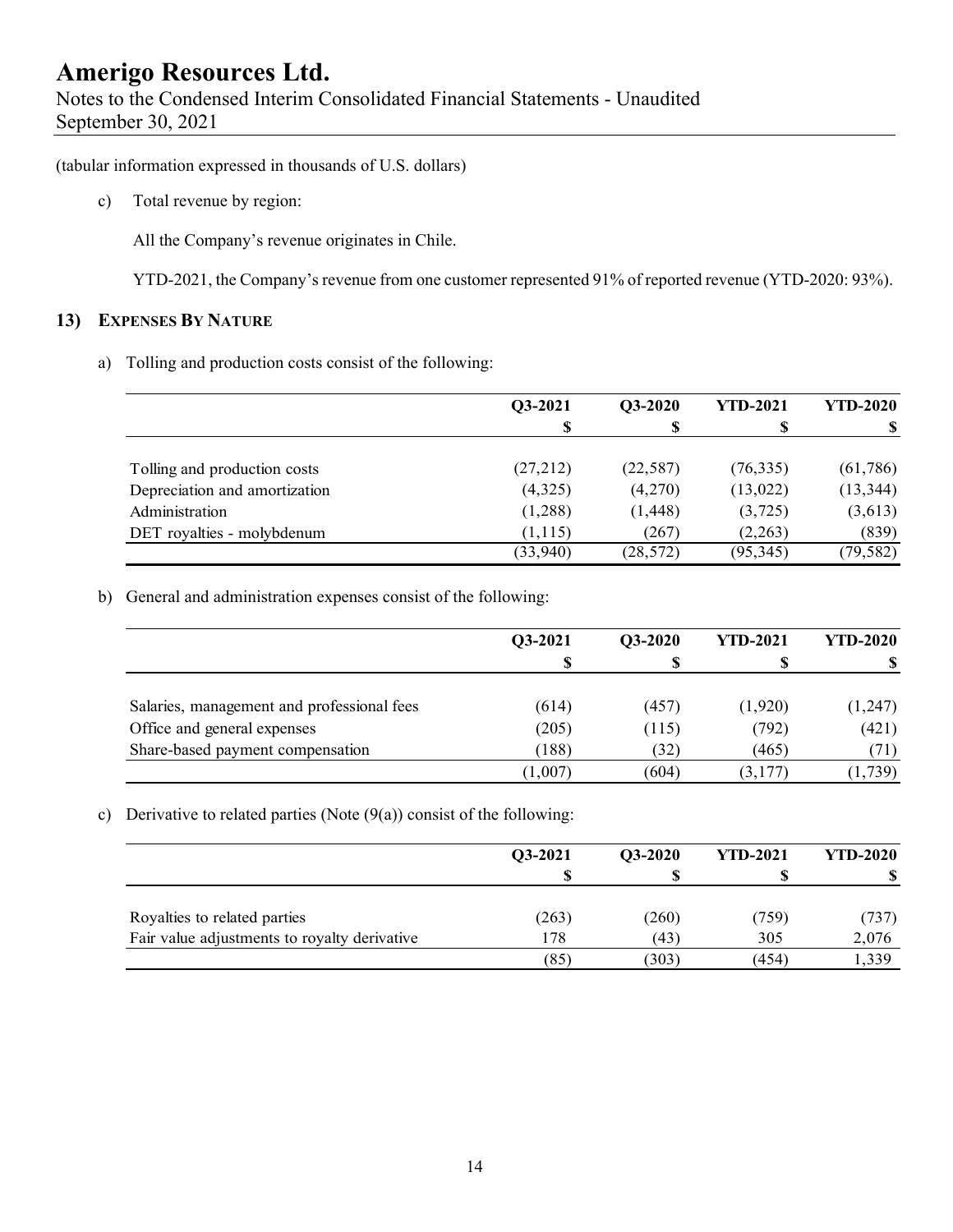Notes to the Condensed Interim Consolidated Financial Statements - Unaudited September 30, 2021

(tabular information expressed in thousands of U.S. dollars)

d) Other (losses) gains consist of the following:

|                                              | $O3-2021$ | $O3-2020$ | <b>YTD-2021</b> | <b>YTD-2020</b> |
|----------------------------------------------|-----------|-----------|-----------------|-----------------|
|                                              | S         |           |                 |                 |
| Foreign exchange (losses) gains              | (460)     | (86)      | (1,078)         | 478             |
| Writedown of obselete equipment and supplies | (9)       | -         | (844)           |                 |
| Other gains                                  | 15        | 71        | 110             | 120             |
|                                              | (454)     | (15)      | (1, 812)        | 598             |

#### e) Finance expense consists of the following:

|                                               | O3-2021  | $O3-2020$ | <b>YTD-2021</b> | <b>YTD-2020</b> |
|-----------------------------------------------|----------|-----------|-----------------|-----------------|
|                                               |          |           |                 |                 |
| Finance and interest charges                  | (488)    | (1,176)   | (2,750)         | (3,076)         |
| Fair value adjustments to interest rate swaps | (614)    | 392       | (1, 344)        | (1, 445)        |
|                                               | (1, 102) | 784)      | (4,094)         | (4, 521)        |

### **14) SUPPLEMENTARY CASH FLOW INFORMATION**

#### a) Cash and cash equivalents

|                                                      | September 30, | December 31, |  |
|------------------------------------------------------|---------------|--------------|--|
|                                                      | 2021          | <b>2020</b>  |  |
|                                                      | S             | -S           |  |
| Cash at bank and on hand                             | 64,801        | 7,841        |  |
| Short-term bank deposits                             | 144           | 144          |  |
|                                                      | 64,945        | 7,985        |  |
| Cash held in a debt service reserve account (Note 7) |               | 6,100        |  |
|                                                      | 64,945        | 14,085       |  |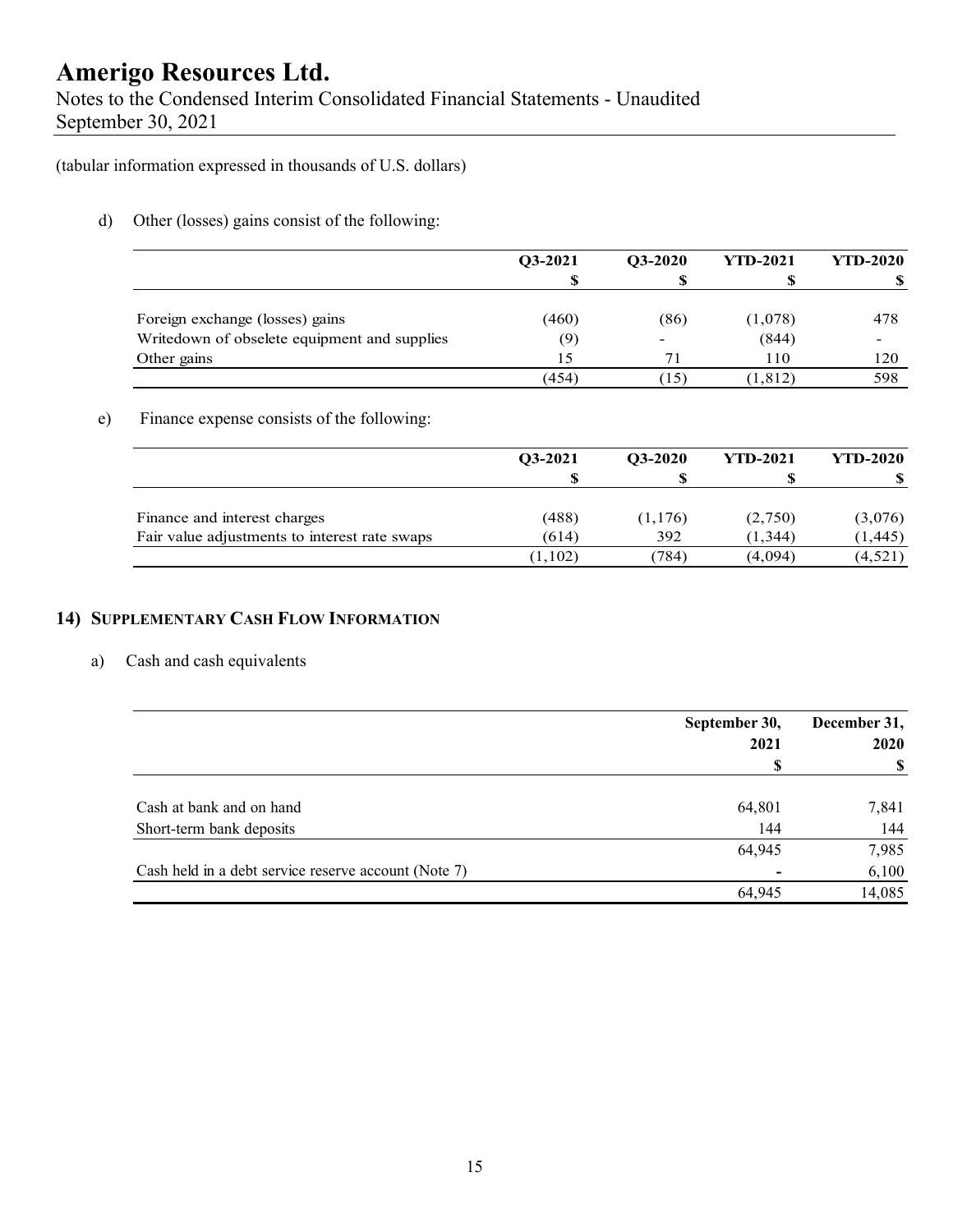Notes to the Condensed Interim Consolidated Financial Statements - Unaudited September 30, 2021

(tabular information expressed in thousands of U.S. dollars)

#### b) Cash payments of interest and taxes

|                                                                                  | <b>YTD-2021</b> | <b>YTD-2020</b> |
|----------------------------------------------------------------------------------|-----------------|-----------------|
|                                                                                  |                 |                 |
| Interest and taxes paid                                                          |                 |                 |
| Interest paid                                                                    | 3,868           | 2,626           |
| Income taxes paid                                                                | 621             | 25              |
| Other                                                                            |                 |                 |
| Increase in accounts payable related to the acquisition                          |                 |                 |
| of plant and equipment                                                           | (3,055)         | (46)            |
| Cash paid during the period in connection with the derivative to related parties | 956             | 233             |

### **15) FAIR VALUE MEASUREMENT**

Certain of Amerigo's financial assets and liabilities are measured at fair value on a recurring basis and classified in their entirety based on the lowest level of input that is significant to the fair value measurement.

The fair value hierarchy has three levels that prioritize the inputs to valuation techniques used to measure fair value, with Level 1 inputs having the highest priority. The levels and valuation techniques used to value Amerigo's financial assets and liabilities are the following:

- Level 1 Unadjusted quoted prices in active markets for identical assets and liabilities that Amerigo can access at the measurement date. Amerigo values its investments using quoted market prices in active markets.
- $\bullet$  Level 2 Inputs other than quoted prices included within Level 1 that are observable for the asset or liability directly or indirectly. Copper and molybdenum trade and settlement receivables are derivatives because the value of these receivables changes as underlying commodity market prices vary. The fair values of these receivables are adjusted each reporting period by reference to forward market prices and changes in fair value are recorded as a separate component of revenue.
- Level 3 Significant unobservable inputs that are not based on observable market data. Amerigo includes the related party derivative liability in Level 3 of the fair value hierarchy because it is not tradeable or associated with observable price transparency. Management reviews the fair value of this derivative on a quarterly basis based on management's best estimates, which are unobservable inputs. Fair value is calculated by applying the discounted cash flow approach on a valuation model that considers the present value of the net cash flows expected to be paid to a related party (Note 9(a)). Amerigo has also included the IRS in Level 3 of the fair value hierarchy due to the lack of observable market quotes on these instruments. The fair value of the IRS was determined with the assistance of third parties who performed a discounted cash flow valuation based on forward interest rate curves.